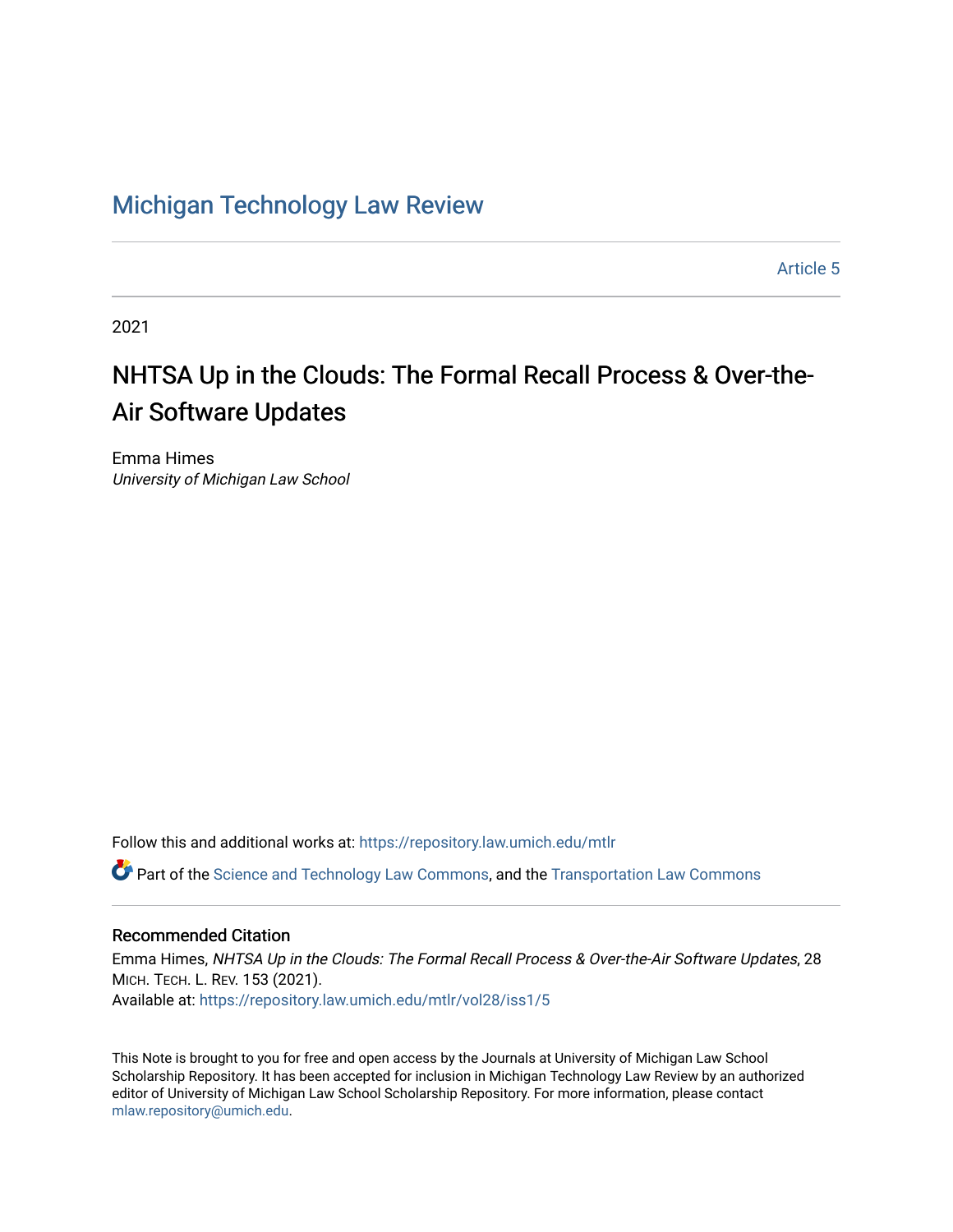## **NHTSA UP IN THE CLOUDS: THE FORMAL RECALL PROCESS & OVER-THE-AIR SOFTWARE UPDATES**

#### *Emma Himes \**

#### **ABSTRACT**

*Software updates are pushed to vehicles "over-the-air" (OTA) with increasing frequency as they reduce costs of visiting dealerships and auto shops to receive maintenance. These updates, pushed from the cloud, have been used to remedy safety defects in vehicles and improve software controlling all aspects of vehicles from steering to rearview mirrors. Remedies of vehicle safety defects are overseen by the National Highway Traffic Safety Administration (NHTSA); however, because many OTA software updates do not remedy issues officially deemed safety defects, they are pushed straight from the manufacturer to drivers with little government oversight or transparency. NHTSA's recall process was designed in 1966 to remedy safety defects in vehicles, resulting in a process which is now outdated for modern vehicles running on software. NHTSA has acknowledged the increased use of OTA software updates and prescribed OTA remedies for safety defects, but the current framework leaves NHTSA unable to oversee the rapid output of OTA software updates pushed by auto manufacturers. Without updating the current recall process for software related updates to vehicles, and specifically over-the-air software updates, NHTSA's ability to oversee vehicle safety may decrease and the recall process may grow obsolete as the issues facing vehicles today have changed since Congress defined what constitutes a safety defect.*

<sup>\*</sup> J.D. Candidate, Class of 2022, University of Michigan Law School. I would like to thank Professor Emily Frascaroli for introducing me to this topic in the course Legal Issues Surrounding Autonomous Vehicles. I would also like to thank the *MTLR* team for their thoughtful edits.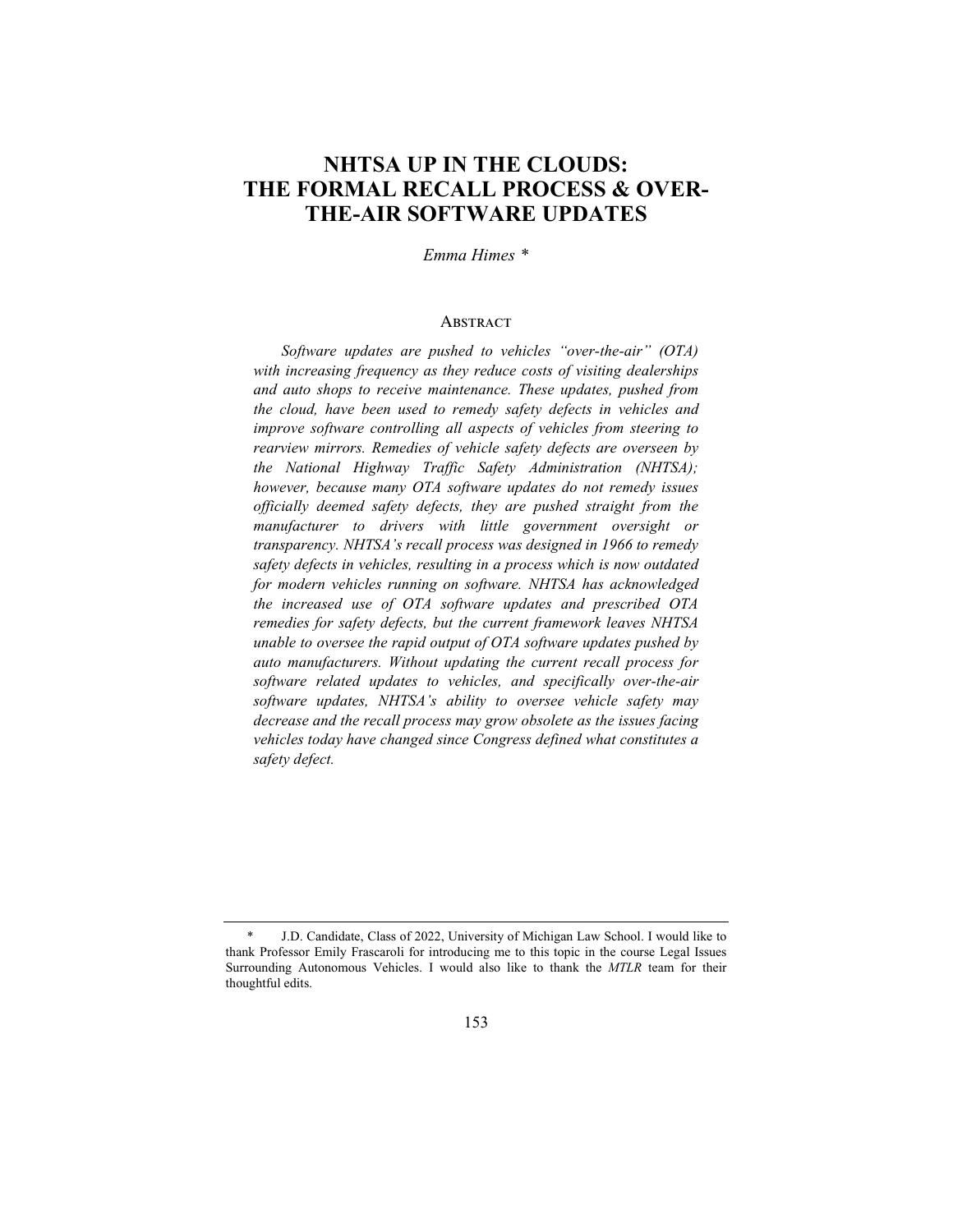#### TABLE OF CONTENTS

|  | 1. Are Software Glitches Safety Defects? 158               |  |
|--|------------------------------------------------------------|--|
|  | 2. Are Cybersecurity Failures Safety Defects? 160          |  |
|  | B. A Need for Increased Transparency in Over-the-Air       |  |
|  |                                                            |  |
|  | II. NHTSA & OVER-THE-AIR SOFTWARE UPDATES 164              |  |
|  | A PUSH FOR OVER-THE-AIR SOFTWARE UPDATES  165              |  |
|  | IV. A NEW RECALL PROCESS FOR OVER-THE-AIR UPDATES  167     |  |
|  |                                                            |  |
|  | B. Rulemaking to Address Over-the-Air Software Updates 170 |  |
|  | C. Counter Arguments to Creating an OTA Database 172       |  |
|  |                                                            |  |
|  |                                                            |  |

#### **INTRODUCTION**

Today, the majority of new cars on the road are controlled by software instead of mechanical parts as a result of vehicles becoming "smarter." As the number of lines of code within a single vehicle continues to increase, there has also been an increase in software related recalls of vehicles.<sup>1</sup> Overthe-air ("OTA") software updates have become a common avenue to remedy software related safety defects within the formal recall process overseen by the National Highway Traffic Safety Administration ("NHTSA") due to the lower cost and greater ease of OTA updates. However, OTA software updates do not fit well within the established recall framework, increasing the need for a new recall process which delivers remedies for modern, connected, automated, and autonomous vehicles.

Part I of this note describes NHTSA's current recall process and how it is unable to address software or cybersecurity related safety issues. Part II describes how NHTSA has addressed OTA software updates. Part III describes the increase in OTA software updates and the speed at which manufacturers are releasing software updates. Part IV proposes that NHTSA create a standardized and transparent approach for OTA software updates by modifying the recall process to specifically address remedies for software related safety issues and to create a database documenting all over-the-air

<sup>1.</sup> Albert Lilly, *The Current State of Automotive Software Related Recalls*, SIBROS (Apr. 22, 2020), https://www.sibros.tech/post/the-current-state-of-automotive-softwarerelated-recalls (citing a "sharp rise in the volume of software related recalls" in the United States according to the National Highway Traffic Safety Association's recall database, with recalls tripling between 2009 and 2019).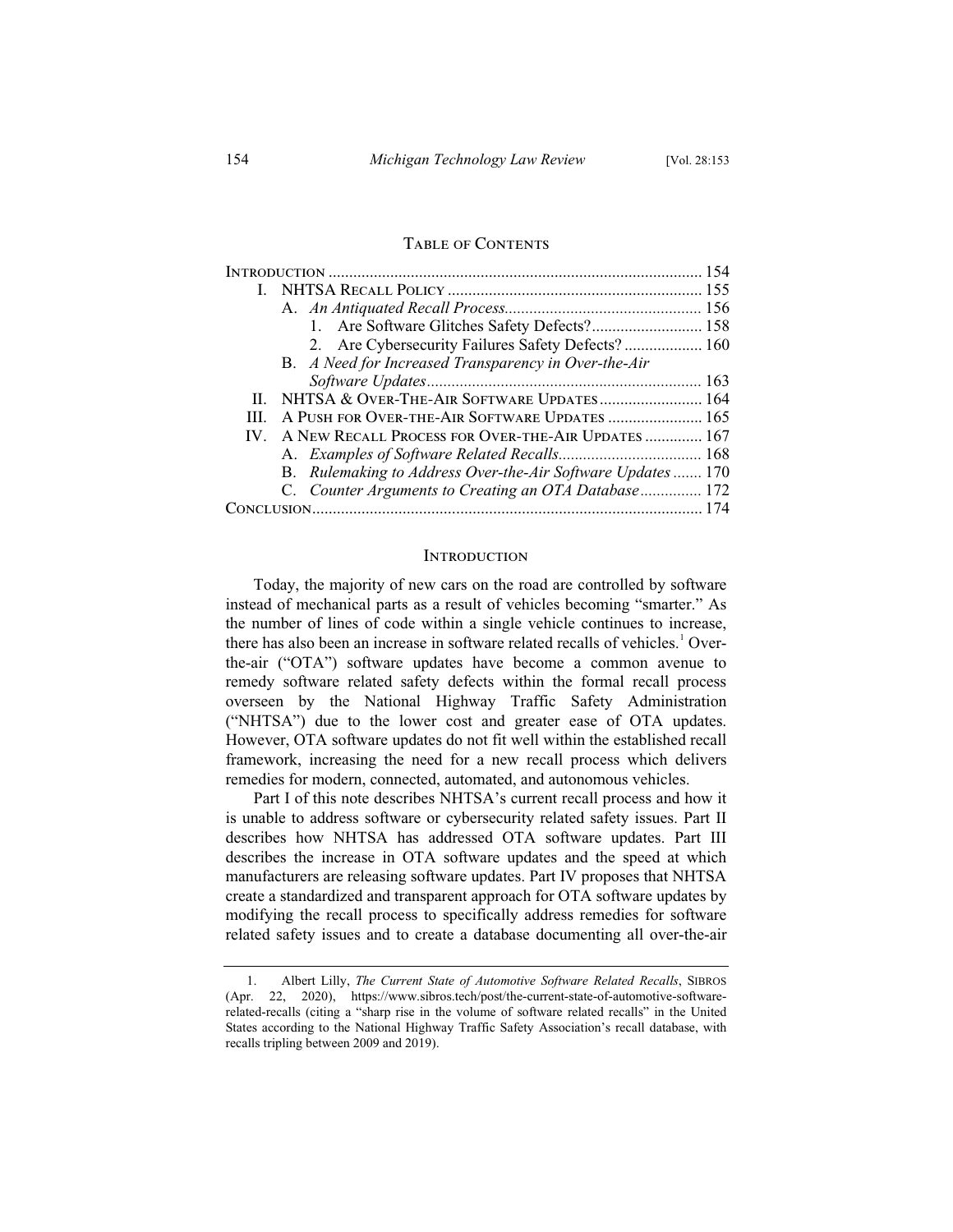updates pushed to vehicles. This note concludes by reiterating that the recall process must adapt to increase transparency from manufacturers and enable NHTSA's recall process to fit vehicles of the present and future.

#### I. NHTSA Recall Policy

NHTSA, which is part of the Department of Transportation ("DOT"), is the agency responsible for "delivering vehicle safety standards," "notifying automobile manufacturers that have safety associated issues, or do not satisfy the Federal safety standards," and "supervising the manufacturer's remedial action to guarantee that the recall drive process has been completed successfully."<sup>2</sup> A recall is issued when NHTSA determines that a vehicle creates an unreasonable safety risk, fails to meet minimum safety standards, or the manufacturer discovers a safety defect.<sup>3</sup> If a defect is discovered, the manufacturer must notify NHTSA, vehicle or equipment owners, dealers, and distributors by first-class mail and remedy the problem within a reasonable time.<sup>4</sup>

The current recall process, codified in the National Traffic and Motor Vehicle Safety Act, 49 U.S.C. §§ 30118-30120 (hereinafter the "Safety Act"), was passed in 1966 to create and administer new safety standards for motor vehicles and road traffic safety.<sup>5</sup> The Safety Act, signed by President Lyndon Johnson, answered a national cry in response to Ralph Nader's book *Unsafe At Any Speed*, which accused Chevrolet of cutting costs at the risk of driver safety by building the engine into the back of the Chevy Corvair.<sup>6</sup> While the Safety Act created a recall process which protected consumers from vehicles like the Corvair, the recall process must now adapt to increase transparency and oversight of OTA software updates for modern vehicles.

In 2000, the Transportation Recall Enhancement, Accountability, and Documentation ("TREAD") Act was passed to enhance the existing recall policy.<sup>7</sup> It requires "vehicle and equipment manufacturers to report periodically to NHTSA on a wide variety of information that could indicate

<sup>2.</sup> Subir Halder, Amrita Ghosal & Mauro Conti, *Secure OTA Software Updates in Connected Vehicles: A Survey*, COMPUT. NETWORKS, June 2020, at 1, 6, https://www.sciencedirect.com/science/article/pii/S1389128619314963.

<sup>3.</sup> *Safety Issues & Recalls*, NAT'L HIGHWAY TRAFFIC SAFETY ADMIN., https://www.nhtsa.gov/recalls (last visited Nov. 24, 2021).

<sup>4.</sup> NAT'L HIGHWAY TRAFFIC SAFETY ADMIN., MOTOR VEHICLE SAFETY DEFECTS AND RECALLS: WHAT EVERY VEHICLE OWNER SHOULD KNOW 1, 11 (2017), https://www.nhtsa.gov/sites /nhtsa.dot.gov/files/documents/14218-mvsdefectsandrecalls\_041619-v2-tag.pdf.

<sup>5.</sup> National Traffic and Motor Safety Act, 49 U.S.C. §§ 30118–30120 (2012).

<sup>6.</sup> Christopher Jensen, *50 Years Ago, 'Unsafe at Any Speed' Shook the Auto World*, N.Y. TIMES (Nov. 26, 2015), https://www.nytimes.com/2015/11/27/automobiles/50-years-ago-unsafe-atany-speed-shook-the-auto-world.html.

<sup>7.</sup> Transportation Recall Enhancement, Accountability, and Documentation (TREAD) Act, Pub. L. No. 106-414, 114 Stat. 1800 (2000).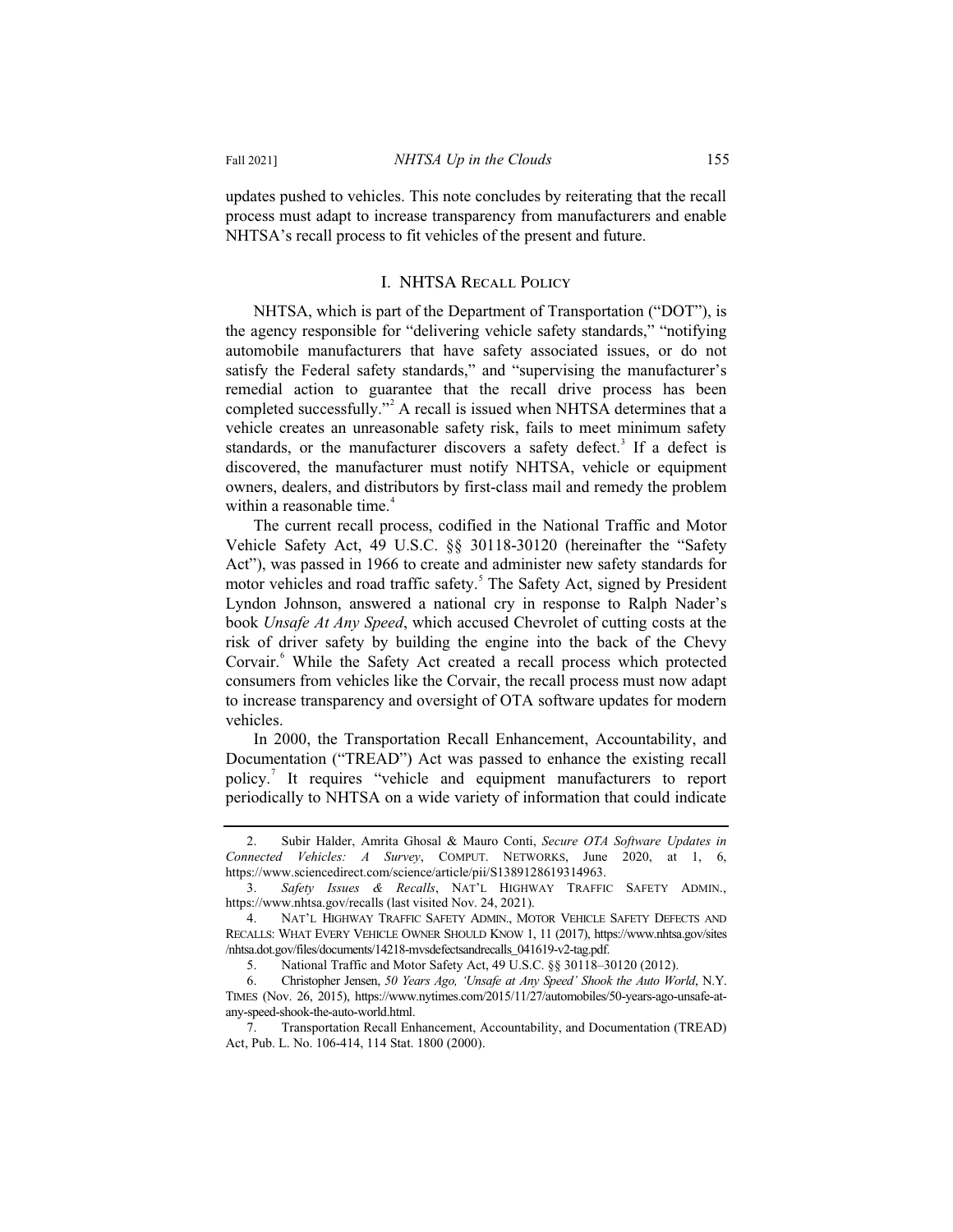the existence of a potential safety defect and to advise NHTSA of foreign safety recalls and other safety campaigns."<sup>8</sup> While this act serves goals of transparency and functionality broadly, this most recent language update to the recall process does not address software defects, cybersecurity issues, or OTA remedies.

#### A. *An Antiquated Recall Process*

When the drafters of the National Traffic and Motor Safety Act of 1966 designed the recall process, they addressed specific concerns related to physical parts of cars like construction, components, and materials that could contribute to causing a deadly accident.<sup>9</sup> The Federal Motor Vehicle Safety Standards often focus on brakes, tires, lighting, air bags, seat belts, car seats and booster seats, energy absorbing steering columns, and motorcycle helmets.<sup>10</sup> Today, software impacts many of these components in vehicles, requiring an adapted recall process.

Each OTA software update pushed to a vehicle makes some change to the millions of lines of code in a vehicle.<sup>11</sup> Improvements include updates varying from improvements to assisted driving software or the functionality of a vehicle's display screen impacting rearview mirrors and cameras.<sup>12</sup> Updates may also patch a security vulnerability.<sup>13</sup> While all updates are pushed by manufacturers with the intention of improving a vehicle, an update may leave a bug in the vehicle's software that did not exist at the time of sale or prior to an OTA software update. A bug may be minor and have no effect on the operation of the vehicle, but there is also a possibility that an OTA update could create a safety defect that was not previously present in the vehicle. The OTA update could also make the vehicle vulnerable to a new cybersecurity risk. The risk of a safety or security issue being created by an OTA update increases as the quantity of updates being pushed increases, because there is less time spent testing each update for

<sup>8.</sup> *The Implementation of the TREAD Act: One Year Later: Hearing on H.R. 5164 Before the Subcomm. on Com., Trade & Consumer Prot. of the H. Comm. on Energy & Com.*, 107th Cong. 13 (2002) (statement of Honorable Jeffery W. Runge, M.D., Administrator, National Highway Traffic Safety Administration).

<sup>9.</sup> NAT'L HIGHWAY TRAFFIC SAFETY ADMIN., *supra* note 4, at 2.

See *id.* 

<sup>11.</sup> Omkar Panse, *The Changing Landscape for Over-the-Air (OTA) Updates*, KPIT https://www.kpit.com/insights/changing-landscape-for-over-the-air-ota-updates (last visited Nov. 24, 2021).

<sup>12.</sup> *Statement by American Honda Regarding Four Automobile Recalls*, HONDA NEWS (Aug. 4, 2020), https://hondanews.com/en-US/honda-corporate/releases/release-6f203606fa66618d91f0658cf700277c-statement-by-american-honda-regarding-fourautomobile-recalls.

<sup>13.</sup> John Tuttle, *Protecting Connected Cars' Over-the-Air Software Updates*, WARDSAUTO (July 21, 2020), https://www.wardsauto.com/vehicles/protecting-connectedcars-over-air-software-updates.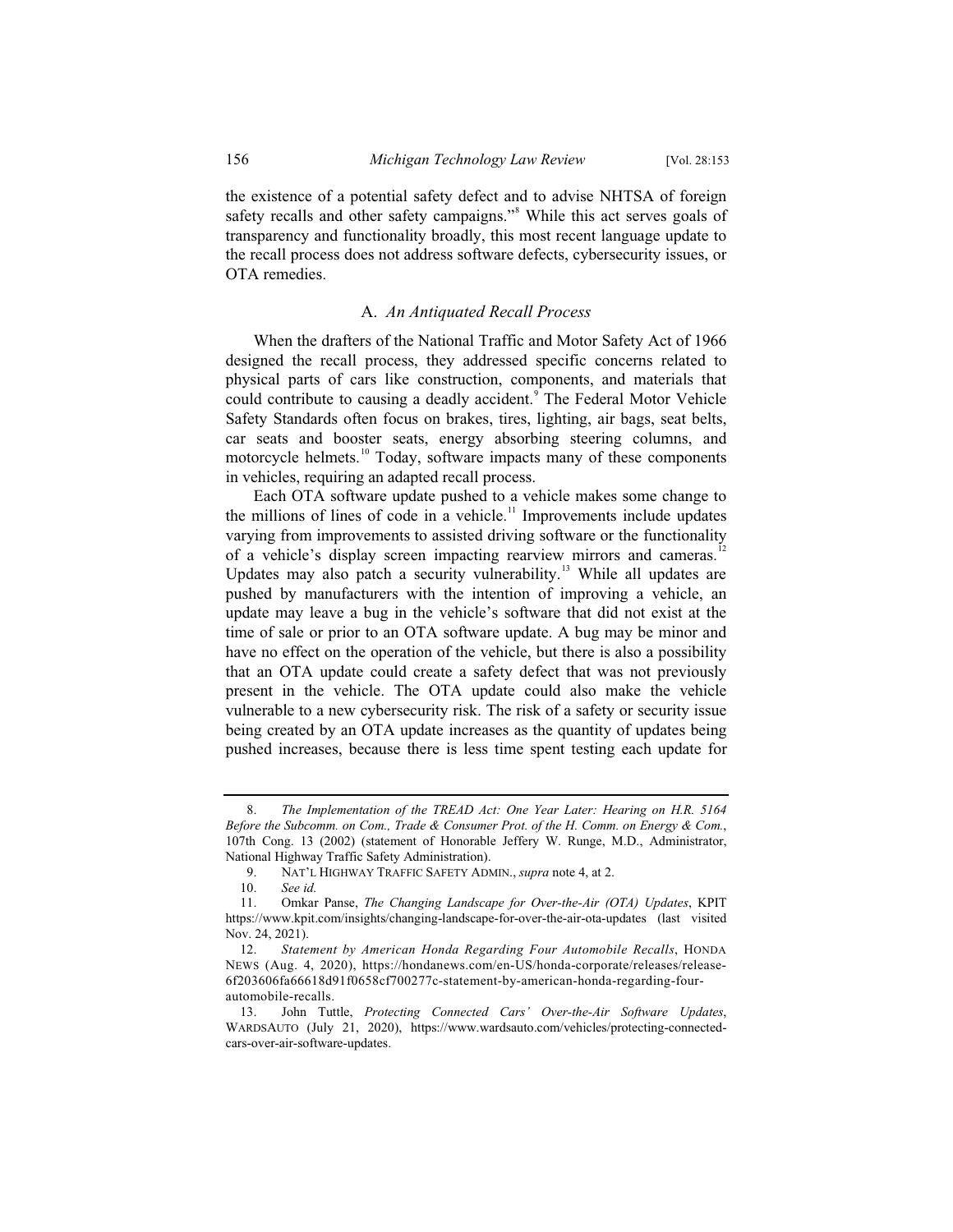security vulnerabilities or impacts on the vehicle's software as a whole. Hundreds of OTA updates are being pushed by automotive companies per year, and some of the updates are pushed only days after identifying a problem.<sup>14</sup> For example, Tesla pushed an OTA update within days of Consumer Reports reporting an overly long stopping distance in 2018, reducing the braking distance by 20 feet.<sup>15</sup> The OTA update was pushed so recently after discovery of the problem that some doubted the thoroughness of testing the new software.<sup>16</sup>

Massachusetts Senator Ed Markey stated in 2020 that NHTSA is "neglecting to oversee and keep the public informed about over-the-air (OTA) software updates designed to fix safety defects in cars without a physical recall."<sup>17</sup> In response to criticism, NHTSA updated their Cybersecurity Practices for the Safety of Modern Vehicles, creating a legal basis for OTA software updates to on-board vehicle software.<sup>18</sup> Section 9.8 relating to OTA software updates states:

Manufacturers that design-in and offer OTA software update capability on their vehicles should:

[T.22] Maintain the integrity of OTA updates, update servers, the transmission mechanism and the updating process in general.

[T.23] Take into account, when designing security measures, the risks associated with compromised servers, insider threats, men-in-the-middle attacks, and protocol vulnerabilities.<sup>19</sup>

While this official acknowledgement of OTA updates by NHTSA is a step in the right direction, the recommendation does little where many, if not all, manufacturers already make efforts to maintain the integrity of OTA updates and account for cybersecurity risks.<sup>20</sup> Nor do the practices explain

<sup>14.</sup> *See* Kristof Horvath, *How Over-The-Air Updates Are Turning the Auto Industry Upside Down*, INTLAND SOFTWARE (Oct. 20, 2020), https://content.intland.com/blog/how-over-the-airupdates-are-turning-the-auto-industry-upside-down.

<sup>15.</sup> *Id.*

<sup>16.</sup> *Id.*

<sup>17.</sup> *Senators Markey & Blumenthal Demand NHTSA Proactively Address the Cyber Risks of Internet-Connected Cars*, ED MARKEY U.S. SENATOR FOR MASS. (June 11, 2020), https://www.markey.senate.gov/news/press-releases/senators-markey-and-blumenthal-demandnhtsa-proactively-address-the-cyber-risks-of-internet-connected-cars.

<sup>18.</sup> Ericka Pingol, *NHTSA: Cybersecurity Best Practice of Modern Vehicles*, TREND MICRO (Jan. 25, 2021), https://www.trendmicro.com/us/iot-security/news/6643.

<sup>19.</sup> NAT'L HIGHWAY TRAFFIC SAFETY ADMIN., CYBERSECURITY BEST PRACTICES FOR THE SAFETY OF MODERN VEHICLES 17 (2020), https://www.nhtsa.gov/sites/nhtsa.gov/files /documents/vehicle\_cybersecurity\_best\_practices\_01072021.pdf.

<sup>20.</sup> *See generally* Scooter Doll, *Over-the-Air Updates: How Does Each EV Automaker Compare?*, ELECTREK (Oct. 1, 2021, 1:00 AM), https://electrek.co/2021/10/01/over-the-air-updates-how-does-each-ev-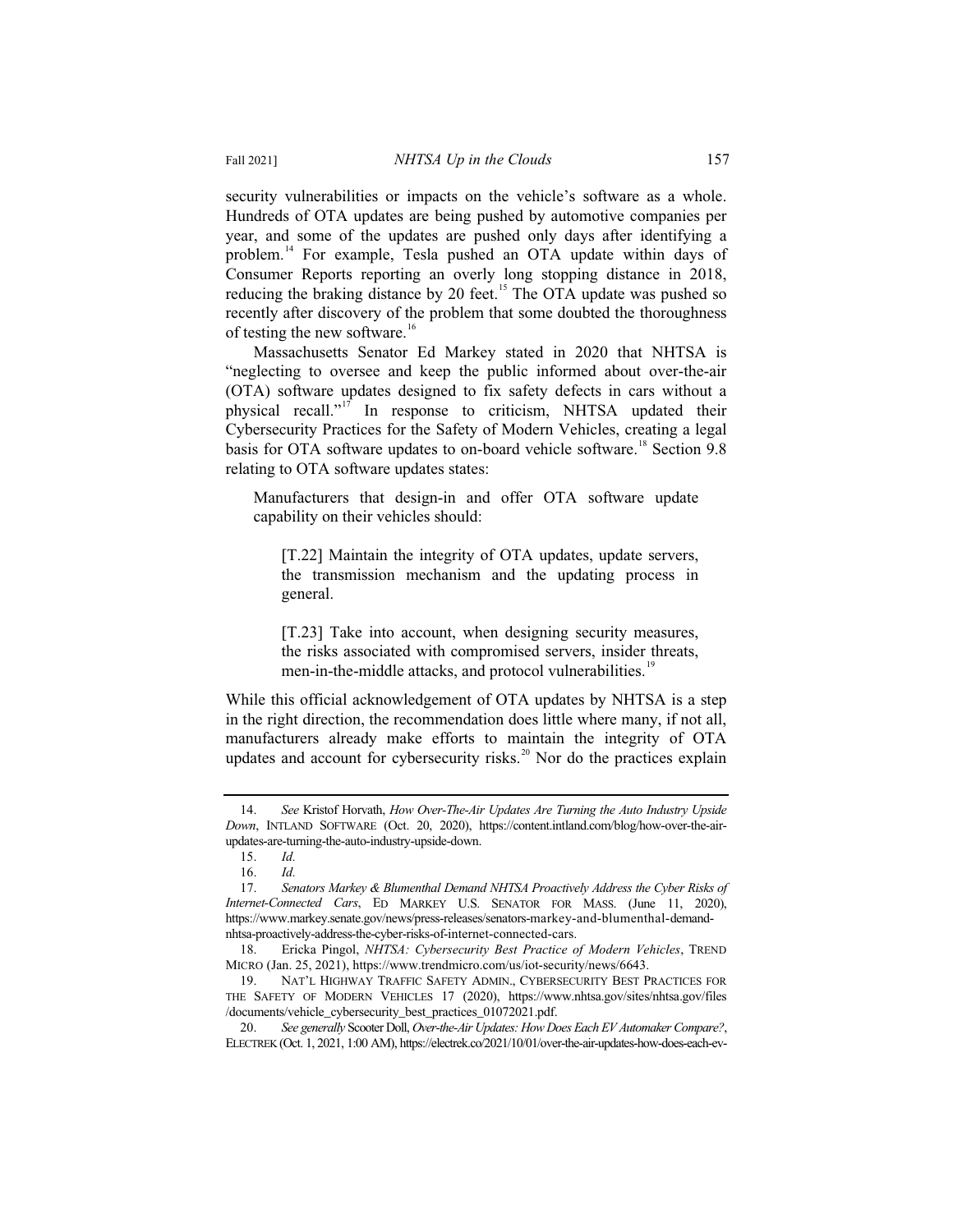how NHTSA monitors and responds to OTA software updates for connected cars. NHTSA's response is insufficient in light of robust changes in the automotive space.

Software-related safety defects will become increasingly important as cars become smarter, which will require automotive original equipment manufacturers ("OEMs") to push OTA software updates to fix software glitches and security vulnerabilities. NHTSA's recall process is lacking a toolkit to both identify and remedy software related issues and safety defects in vehicles. In order to improve consumer transparency regarding safety related software updates to vehicles and avoid the delays of the traditional recall process, the regulatory framework for automotive recalls must acknowledge and adapt to allow for greater efficiency and transparency in safety remedies. This note proposes that NHTSA standardize the OTA process by requiring reporting of OTA updates pushed to vehicles and creating a database documenting those updates. This will aid NHTSA in ensuring consumers are protected as the number of vehicles with OTA capabilities on the road increases. A database of updates may also incentivize manufacturers to complete more thorough testing of updates prior to pushing them to drivers.

Further, connecting vehicles to the cloud introduces cybersecurity risks which must be addressed by NHTSA, especially in relation to OTA updates. NHTSA policies and rules must address the concern that "internetconnected vehicles can potentially be hacked and remotely controlled by malicious actors, creating risks not only to the lives of car drivers and passengers, but also to pedestrians and property along the road."<sup>21</sup> NHTSA's recall framework for internet-connected cars must include the infrastructure to responds to OTA cybersecurity risks.

#### 1. Are Software Glitches Safety Defects?

One of the most critical problems with using the 1966 recall policy for OTA updates is that many software related issues are not officially deemed "safety defects" under the Safety Act. For example, in 2019 a Tesla driver fatally crashed into the side of a truck while the Tesla's semiautonomous Autopilot technology was engaged.<sup>22</sup> Following investigations by both NHTSA and Tesla, Tesla vehicles on the road received an OTA software

automaker-compare/#h-over-the-air-capabilities-by-ev-manufacturer (explaining how manufacturers are using OTA updates in order to keep vehicle software up to date, including manufacturers Audi, BMW, Fiat Chrysler, Ford, General Motors, Honda, Hyundai, Jaguar/Land Rover, Mercedes-Benz, Nissan, Porsche, Tesla, Toyota, Volkswagen, and Volvo).

<sup>21.</sup> *See Senators Markey & Blumenthal Demand NHTSA Proactively Address the Cyber Risks of Internet-Connected Cars*, *supra* note 17.

<sup>22.</sup> Katie Burke*, Over-the-Air Updates May Alter NHTSA Recall Policy*, AUTO. NEWS (Jan. 23, 2017), https://www.autonews.com/article/20170123/OEM11/301239815/over-the-air-updates-may-alternhtsa-recall-policy.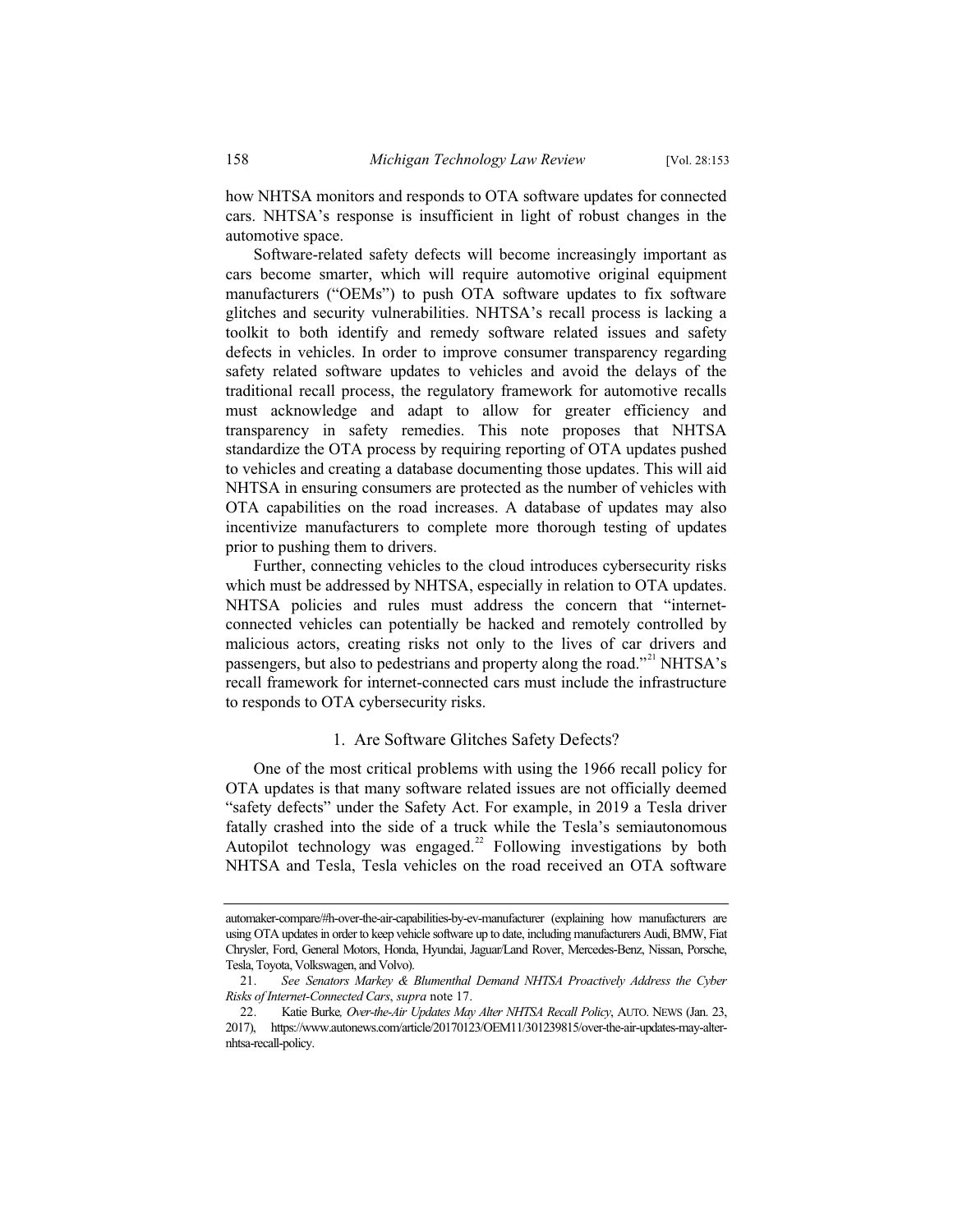update which forces drivers to keep their hands on the wheel the majority of the time while driving in an attempt to eliminate the cause of the deadly crash.<sup>23</sup> This OTA software update, which "included increased use of radar sensors and a 'strike out' feature that would disable Autopilot if drivers took their hands off the wheel too many times," occurred outside of the traditional recall process as no safety defect was found by NHTSA's Office of Defects Investigation ("ODA").<sup>24</sup> Had NHTSA's ODA identified a defect in the software, NHTSA's spokesman Bryan Thomas stated that Tesla would have been required to follow the recall process prior to pushing an OTA software update.<sup>25</sup> Regardless, the current recall framework does not speak to OTA software updates for safety defects or other safety issues in software which are not officially deemed "safety defects" yet pose a fatal risk.

Since this fatal occurrence, NHTSA has slowly began making progress in the realm of OTA updates. In 2021, NHTSA published multiple recall announcements allowing for defects to be remedied by OTA software updates, which has been deemed as setting a "new precedent for what constitutes an automotive recall."<sup>26</sup> However, NHTSA overstates the effectiveness of the antiquated recall policy in monitoring software related safety risks and documenting OTA updates.

The formal recall process fails to fit modern vehicles and remedies. For example, in 2020, Tesla pushed an OTA update to recalled Model Y vehicles to remedy a trailer brake light failure caused by a software error.<sup>2</sup> This was deemed a safety defect as Federal Motor Vehicle Safety Standard number 108, "Lamps, Reflective Devices, and Associated Equipment," requires illumination of trailer brake lights.<sup>28</sup> Tesla remedied the firmware with an OTA update available on September 23, 2020, and followed the requirements of the formal recall process, including mailing owner notification letters in accordance with 49 C.F.R.  $\S 577.7<sup>2</sup>$ 

Comparing these two Tesla cases, a fatal Autopilot crash which was not deemed a safety defect and a brake light failure which was deemed a safety defect, reveals that the current recall process is inadequately designed for vehicles running on software and connected to the internet, even where a software design results in a fatality. In September 2021, NHTSA began

<sup>23.</sup> *Id.*

<sup>24.</sup> *Id.*

<sup>25.</sup> *Id.*

<sup>26.</sup> Alex Brisbourne, *Tesla's Over-the-Air Fix: Best Example Yet of the Internet of Things?*, WIRED, https://www.wired.com/insights/2014/02/teslas-air-fix-best-example-yet-internetthings (last visited Nov. 24, 2021).

<sup>27.</sup> Fred Lambert, *Tesla Issues Model Y Recall Over Trailer Brake Light Failure, But the Fix Is an OTA Software Update*, ELECTREK (Oct. 19, 2020, 4:18 PM), https://electrek.co/2020/10/19 /tesla-issues-model-y-recall-trailer-brake-light-failure-ota-software-update.

<sup>28.</sup> *Id.*

<sup>29.</sup> *Id.*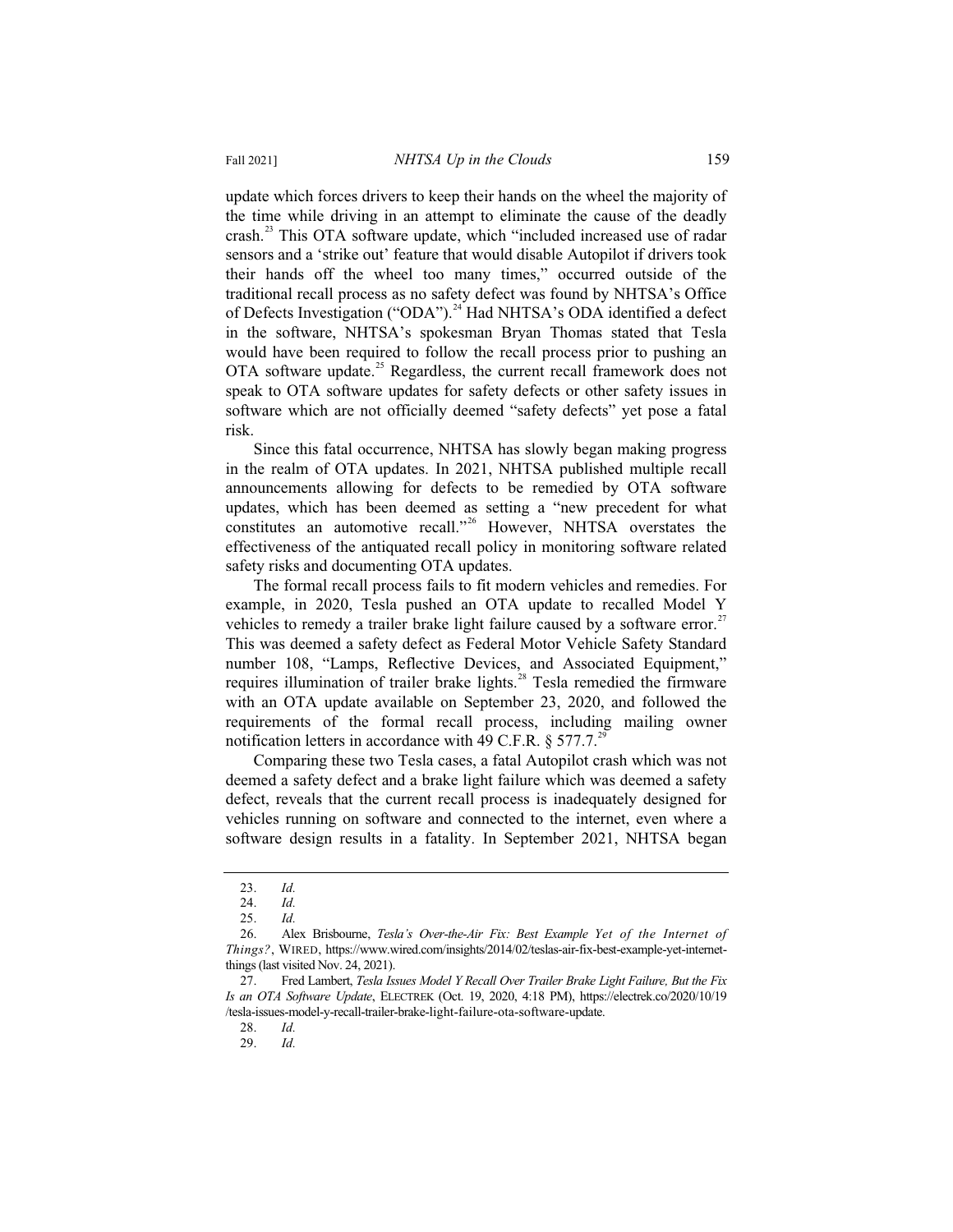investigating an OTA update pushed to Tesla vehicles which contained an improvement to the vehicle's Emergency Light Detection system.<sup>30</sup> Tesla did not file a recall notice with NHTSA, and NHTSA contacted Tesla's Director of Field Quality reiterating that "[a]ny manufacturer issuing an over-the-air update that mitigates a defect that poses an unreasonable risk to motor vehicle safety is required to timely file an accompanying recall notice to NHTSA."<sup>31</sup> If NHTSA determines that there was a safety defect and announces a recall, this may demonstrate that NHTSA is trying to adapt the current recall framework for software issues and OTA updates in addition to demonstrating that they will hold manufacturers pushing OTA updates accountable.

#### 2. Are Cybersecurity Failures Safety Defects?

What NHTSA deems officially a "safety defect" differs from what a consumer or manufacturer may consider unsafe. For example, a hacked vehicle may be found to have no safety defect while objectively posing a safety risk to the public. In 2015, a group of researchers "commandeered a Jeep Cherokee's engine and brakes remotely from a laptop" to spotlight the hacking vulnerabilities of connected cars.<sup>32</sup> This event generated fear, but auto manufacturers responded by differentiating this event from that of a safety defect.<sup>33</sup> In fact, Mitch Bainwol, head of the Alliance of Automobile Manufacturers which represents a dozen auto companies including both General Motors and Toyota said, "[w]e would reject a blanket assertion that a cyber risk is a defect . . . . There is a difference between a routine function of a vehicle where a problem arises and the intervention of a bad actor."<sup>34</sup> Senator Ed Markey disagreed, stating that "[a] cybersecurity vulnerability is a safety defect in the same way an exploding air bag or a malfunctioning ignition switch is a safety defect."<sup>35</sup>

In light of the Jeep hijacking, auto manufacturers with similar security vulnerabilities to Jeep, including Fiat Chrysler, released software updates blocking commands from unauthorized hackers.<sup>36</sup> Fiat Chrysler asserted that the security gap was not a defect, but NHTSA responded in a letter that the gap was "a defect causing an unreasonable safety risk."<sup>37</sup> Regardless,

<sup>30.</sup> Rob Stumpf, *Feds Order Tesla to Justify OTA Autopilot Updates Instead of Recalling Cars*, DRIVE (Oct. 13, 2021), https://www.thedrive.com/tech/42736/feds-ordertesla-to-justify-ota-updates-instead-of-recalling-cars.

<sup>31.</sup> *Id.*

<sup>32.</sup> Mike Spector, *Is a Hacked Vehicle Also Defective?*, WALL ST. J. (Aug. 24, 2015), https://www.wsj.com/articles/is-a-hacked-vehicle-also-defective-1440457334.

<sup>33.</sup> *Id.*

<sup>34.</sup> *Id.*

<sup>35.</sup> *Id.*

<sup>36.</sup> *Id.*

<sup>37.</sup> *Id.*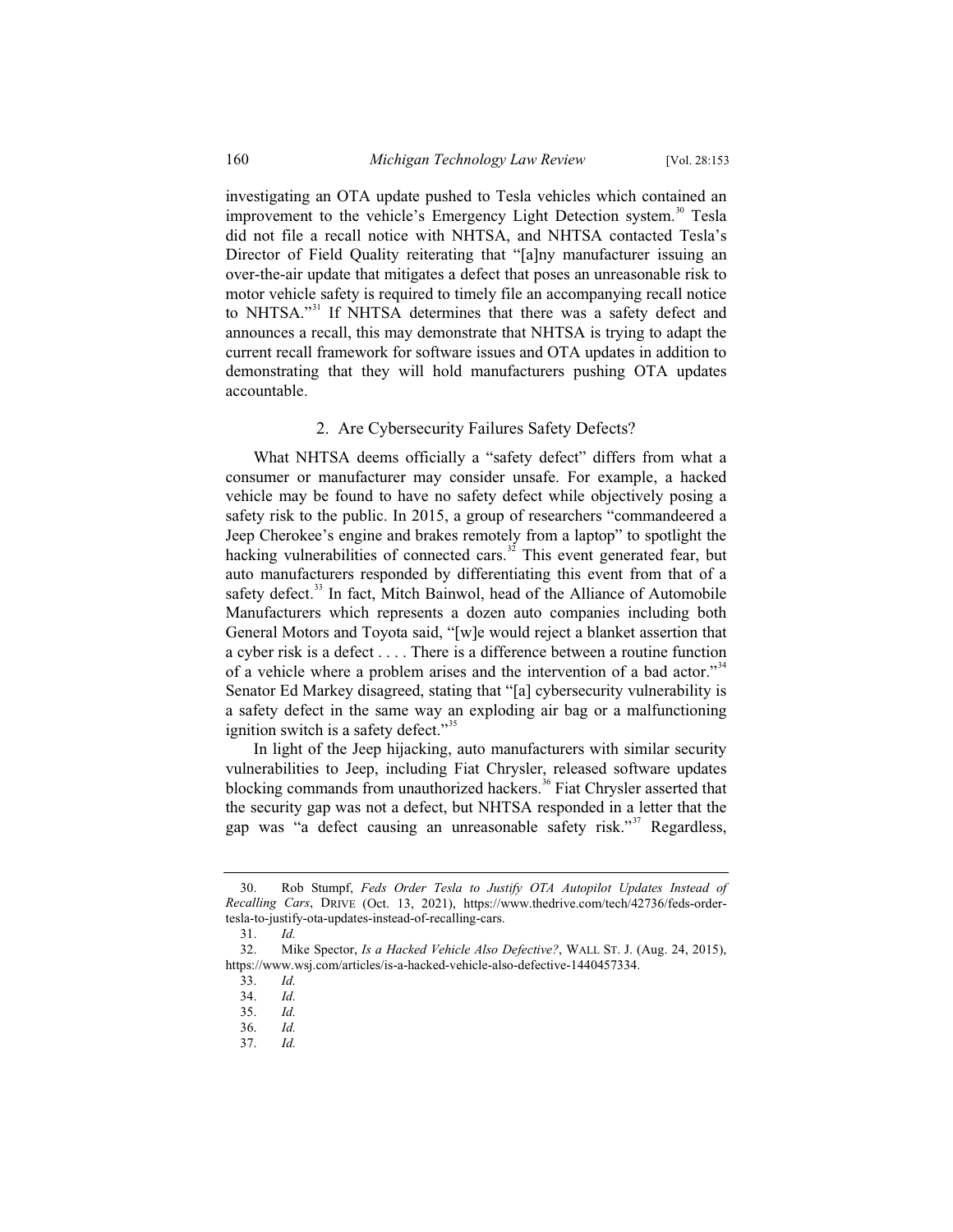NHTSA never issued a formal classification of the problem as a safety defect, $38$  leaving open the question of whether a cybersecurity hack may officially be deemed a "safety defect."

Under the Safety Act, for NHTSA to challenge Fiat Chrysler's assertion, NHTSA "would need to show a vehicle's cybersecurity vulnerability made it far more susceptible to hacking than other cars," explained a former senior NHTSA enforcement lawyer Allan Kam.<sup>39</sup> Not only may it be difficult to prove that the cybersecurity of a vehicle is sufficiently lacking compared to other vehicles, but the process of proving so may also "alert [an] otherwise unaware hacker" to a cybersecurity gap.<sup>40</sup> However, a "quick over-the-air fix could ameliorate that risk."<sup>41</sup> Based upon this reasoning, OTA updates are the best way to quickly fix cybersecurity risks, yet they are not adequately overseen by the NHTSA recall framework.

Instead of taking steps to adapt the recall framework, NHTSA instead pushed responsibility to drivers to protect themselves from cyber threats. On March 17, 2016, NHTSA released a Public Service Announcement stating that "not all hacking incidents may result in a risk to safety" and advised drivers, *not manufacturers*, to take precautions such as keeping software up to date and using caution when connecting third-party devices.<sup>42</sup> This PSA assumes that drivers stay up to date with NHTSA communications, when manufacturers and dealers would likely better convey this information. Additionally, this shifts the burden to drivers when the agency, manufacturers, and dealers are likely to have a more comprehensive understanding of the vehicles, safety issues, and software updates.

Despite this warning to drivers, NHTSA has made efforts to increase the cybersecurity of connected vehicles. In April 2016, NHTSA published a bulletin identifying best practices for ensuring that car manufacturers of emerging technologies comply with the Safety Act and explaining that NHTSA will weigh the following factors when determining whether a cybersecurity vulnerability poses an unreasonable risk to safety:

(i) The amount of time elapsed since the vulnerability was discovered (*e.g.*, less than one day, three months, or more than six months);

<sup>38.</sup> *Id.* (explaining that Fiat Chrysler agreed to recall the vehicle while asserting that the cyber risk is not a safety defect, to which NHTSA disagreed in a letter but never required Fiat Chrysler to "classify the problem as a defect").

<sup>39.</sup> *Id.*

<sup>40.</sup> *Id.*

<sup>41.</sup> *Id.*

<sup>42.</sup> FED. BUREAU OF INVESTIGATION, ALERT NO. I-031716-PSA, PUBLIC SERVICE ANNOUNCEMENT: MOTOR VEHICLES INCREASINGLY VULNERABLE TO REMOTE EXPLOITS (Mar. 17, 2016), https://www.ic3.gov/Media/Y2016/PSA160317.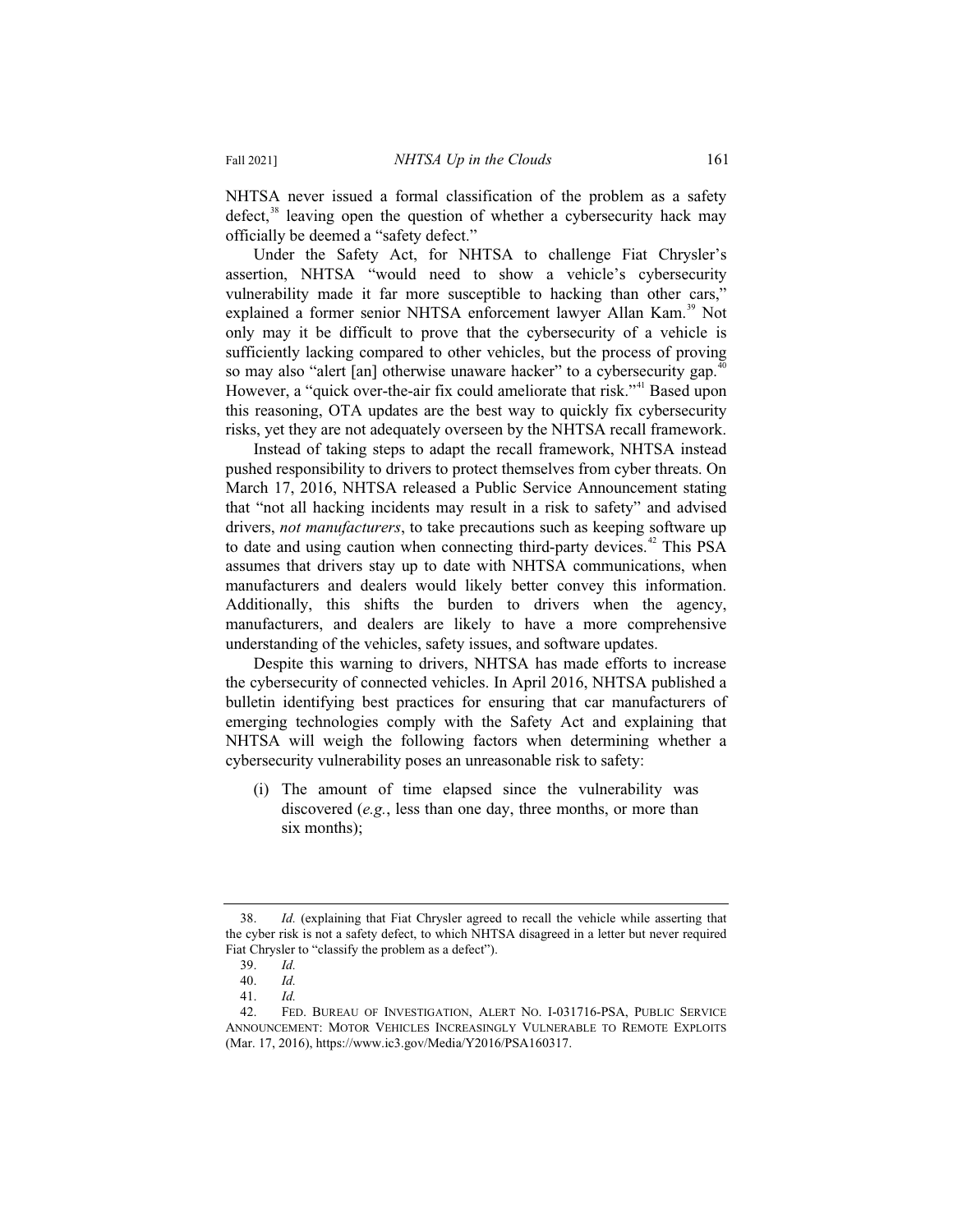- (ii) the level of expertise needed to exploit the vulnerability (*e.g.*, whether a layman can exploit the vulnerability or whether it takes experts to do so);
- (iii) the accessibility of knowledge of the underlying system (*e.g.*, whether how the system works is public knowledge or whether it is sensitive and restricted);
- (iv) the necessary window of opportunity to exploit the vulnerability (*e.g.*, an unlimited window or a verry narrow window); and,
- (v) the level of equipment needed to exploit the vulnerability (*e.g.*, standard or highly specialized).<sup>43</sup>

The bulletin also explains that "NHTSA may increase the weight it gives to the probability of an attack when there are confirmed incidents of the vulnerability being exploited in a malicious cybersecurity attack" and that a recall may be compelling when a vulnerability is identified in a "vehicle's entry points (e.g., Wi-Fi, infotainment systems, the OBD-II port) that allow remote access to critical safety systems."<sup>44</sup> Similar to software glitches, cybersecurity risks will rarely be deemed as safety defects based upon this criteria. This results in limited government oversight of vehicle software and cybersecurity by creating a recall infrastructure that does not adequately fit modern, connected vehicles.

In recent years, NHTSA has focused much of its research on cybersecurity and directed energy towards the formation of the Automotive Information Sharing & Analysis Center ("Auto-ISAC"), which emphasizes "cybersecurity awareness and collaboration across the automotive industry."<sup>45</sup> NHTSA approaches cybersecurity with goals to expand cybersecurity knowledge, support the automotive industry in setting voluntary standards, fostering new system solutions, and determining the feasibility of developing performance evaluation methods for automotive cybersecurity.<sup>46</sup> While allowing manufacturers to voluntarily set standards is likely sufficient where manufacturers have the knowledge and incentives to

<sup>43.</sup> Request for Public Comments on NHTSA Enforcement Guidance Bulletin 2016-02: Safety Related Defects and Emerging Automotive Technologies, 81 Fed. Reg. 18935, 18938 (Apr. 1, 2016), https://www.federalregister.gov/documents/2016/04/01/2016-07353/request-for-public-comments-onnhtsa-enforcement-guidance-bulletin-2016-02-safety-related-defects.

<sup>44.</sup> *NHTSA Addresses Hacking and Cybersecurity*, CROWELL & MORING LLP (June 1, 2016), https://www.crowell.com/NewsEvents/AlertsNewsletters/all/NHTSA-Addresses-Hacking-and-Cybersecurity.

<sup>45.</sup> *Vehicle Cybersecurity*, NAT'L HIGHWAY TRAFFIC SAFETY ADMIN., https:// www.nhtsa.gov/technology-innovation/vehicle-cybersecurity (last visited Nov. 24, 2021). 46. *Id.*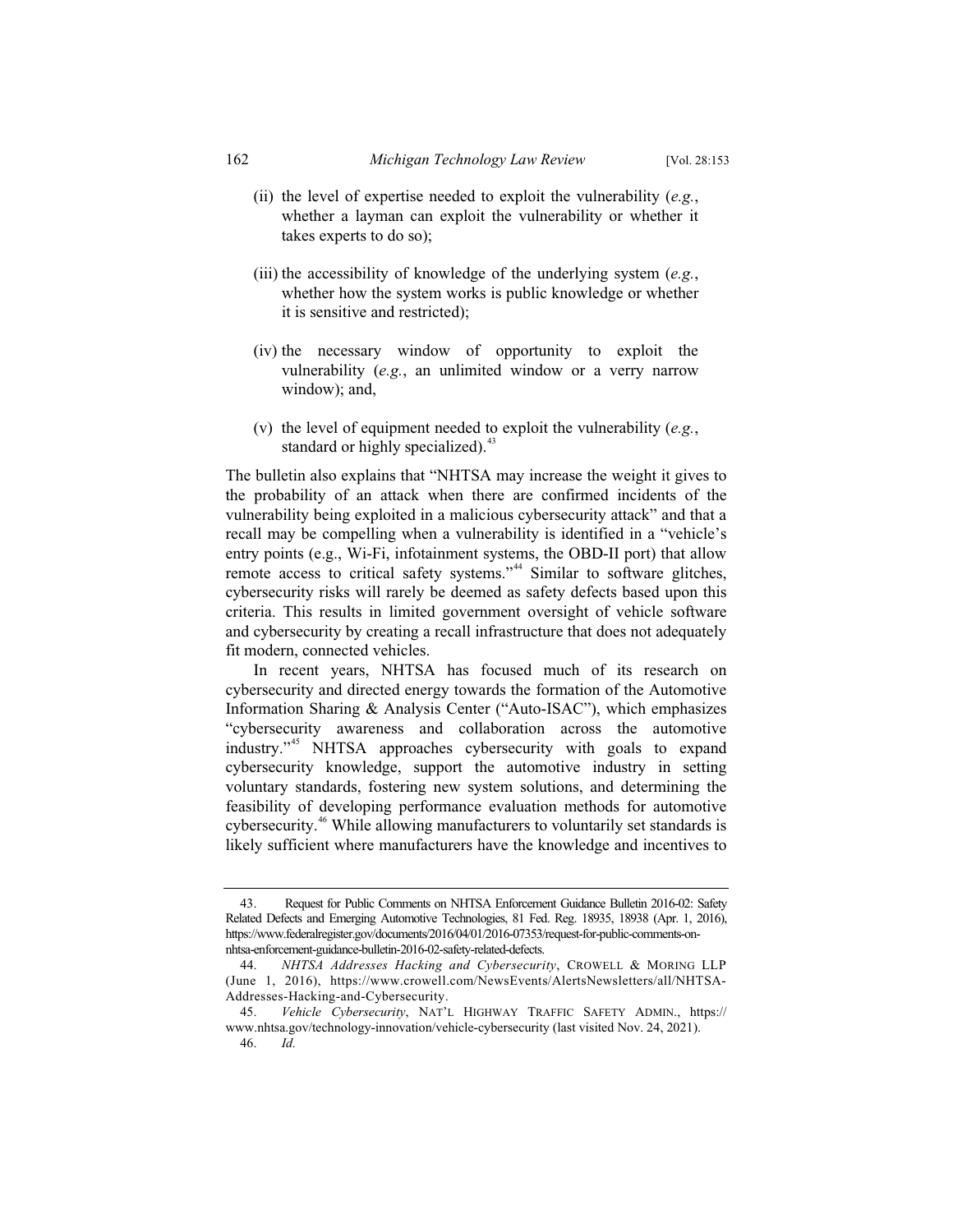protect their technology, it also shields manufacturers from liability when cybersecurity goes awry and limits consumer and government oversight of vehicle safety.<sup>4</sup>

#### B. *A Need for Increased Transparency in Over-the-Air Software Updates*

In many ways, the mechanical failures of the past are being replaced by opaque software issues. In order to gain a better view of the algorithms controlling vehicles, it has been suggested that NHTSA's authority to recall autonomous vehicles ("AVs") "'would [be] enhance[d]' by the statutory provision requiring manufacturers to submit safety evaluation reports" as stated by a Senate Committee Report regarding the American Vision For Safer Transportation Through Advancement of Revolutionary Technologies Act ("AV START Act").<sup>48</sup> However, by the time a report would be submitted to NHTSA, some if not many manufacturers would likely have already pushed an update to remedy any safety issue previously identified in a connected, automated, or autonomous vehicle, especially considering that manufacturers have pushed updates within days of identifying a problem.<sup>49</sup> Additionally, in the case of a cybersecurity gap in software, a public report can alert an otherwise unaware hacker of a vulnerability.<sup>50</sup> For these reasons, it is necessary to create an infrastructure for software updates that is more efficient than the traditional recall process and asks manufacturers to be transparent about their frequent safety improvements to opaque operating systems.

A proactive recall policy would give NHTSA a better view into an automotive company's awareness of their own software. Instead of manufacturers submitting safety evaluation reports as the Senate Committee Report suggested, NHTSA should reform their recall process to specify how software related safety defects, software updates for non-safety purposes, performance updates, and cybersecurity updates will be treated by setting a standard for OTA technology platforms and creating a transparent database of updates. NHTSA could achieve this by creating a database similar to their current recall database.<sup>51</sup> The database would contain information about software and cybersecurity issues that impact consumer safety but do

<sup>47.</sup> For example, in September 2021 Tesla pushed an OTA update impacting automated driving software after various accidents were reported with emergency vehicles, demonstrating Tesla's self-regulation. However, Tesla did not provide notice to NHTSA or officially deem the issue a safety defect, shielding itself from liability and oversight. Stumpf, *supra* note 30.

<sup>48.</sup> Mark A. Geistfeld, *The Regulatory Sweet Spot for Autonomous Vehicles*, 53 WAKE FOREST L. REV. 337, 345 (2018) (alteration in the original).

<sup>49.</sup> Horvath, *supra* note 14.

Spector, *supra* note 32.

<sup>51.</sup> *See Safety Issues & Recalls*, *supra* note 3*.*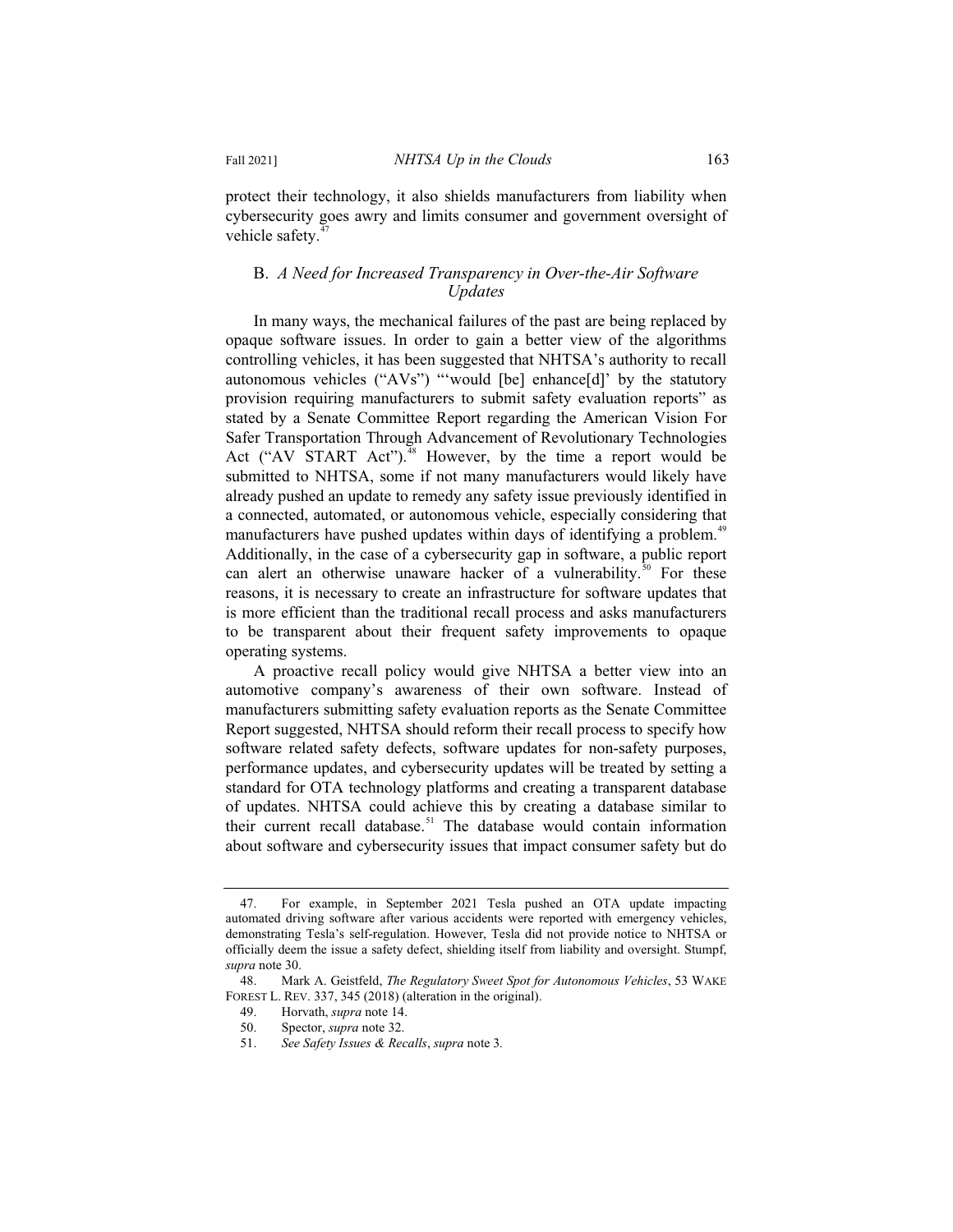not meet the definition of "safety defects" under the Safety Act and provide a link to the recall database when OTA updates are available for issues deemed "safety defects."

The OTA database could provide a transparent, organized system for manufacturers to log each OTA software update pushed to vehicles on the road, not only allowing NHTSA to better understand the current state of vehicle safety but also to enable consumers to review what updates or software patches their vehicle has undergone. This would also improve transparency as vehicle software grows more complex.

While an OTA database would improve transparency for the government and consumers, automotive manufacturers will likely be hesitant to provide NHTSA with information about any and all safety issues that require updates, fearful that a NHTSA investigation could be opened resulting in a high price tag and millions of recalled vehicles.<sup>52</sup> Although a database of OTA updates may seem invasive to some manufacturers, it could greatly increase trust and transparency and aid efforts to put AVs on the road. This proposed database would likely be more intrusive to companies such as Tesla, that act more like software companies by quickly pushing out updates, than many OEMs which follow a more extended, thorough update process.<sup>53</sup> In order to have the highest engagement from auto manufacturers, an OTA database which shares many of the privacy principles and collaboration goals of Auto-ISAC would be ideal.<sup>54</sup>

#### II. NHTSA & Over-The-Air Software Updates

NHTSA has prescribed OTA software updates as remedies in their past recall reports and created a legal basis for OTA software updates,<sup>55</sup> but has yet to reform the recall infrastructure in a meaningful way that incorporates OTA updates. An industry-wide standard for components and operating system ("OS") configurations could minimize complexity and maximize efficiency of delivering safety updates to vehicles over-the-air, while also prescribing minimums for evaluating the cybersecurity of connected

<sup>52.</sup> *See* Keith Barry, *Car Recall Guide: Your Questions Answered*, CONSUMER REPS. (Sept. 21, 2020), https://www.consumerreports.org/car-recalls-defects/car-recall-guide-questions-answered/ ("Tens of millions of cars get recalled each year . . . . Some recalls include millions of vehicles, while others only include a dozen or so."); Rebecca Elliott & Ben Foldy, *Car-Safety Regulators Urge Tesla to Recall Around 158,000 Vehicles*, WALL ST. J. (Jan. 13, 2021, 8:17 PM), https://www.wsj.com /articles/car-safety-regulators-urge-tesla-to-recall-around-158-000-vehicles-11610582727 (explaining a recall request could cost "\$300 million to \$500 million to address"); Brad Anderson, *Ford Reveals Airbag-Related Recall of 3 Million Vehicles Will Cost It \$610 Million*, CARSCOOPS (Jan. 22, 2021), https://www.carscoops.com/2021/01/ford-reveals-airbag-related-recall-of-3-million-vehicles-willcost-it-610-million.

<sup>53.</sup> *See infra* Part III.

<sup>54.</sup> *See Best Practices*, AUTO-ISAC, https://automotiveisac.com/best-practices (last accessed Nov. 24, 2021).

<sup>55.</sup> Pingol, *supra* note 18.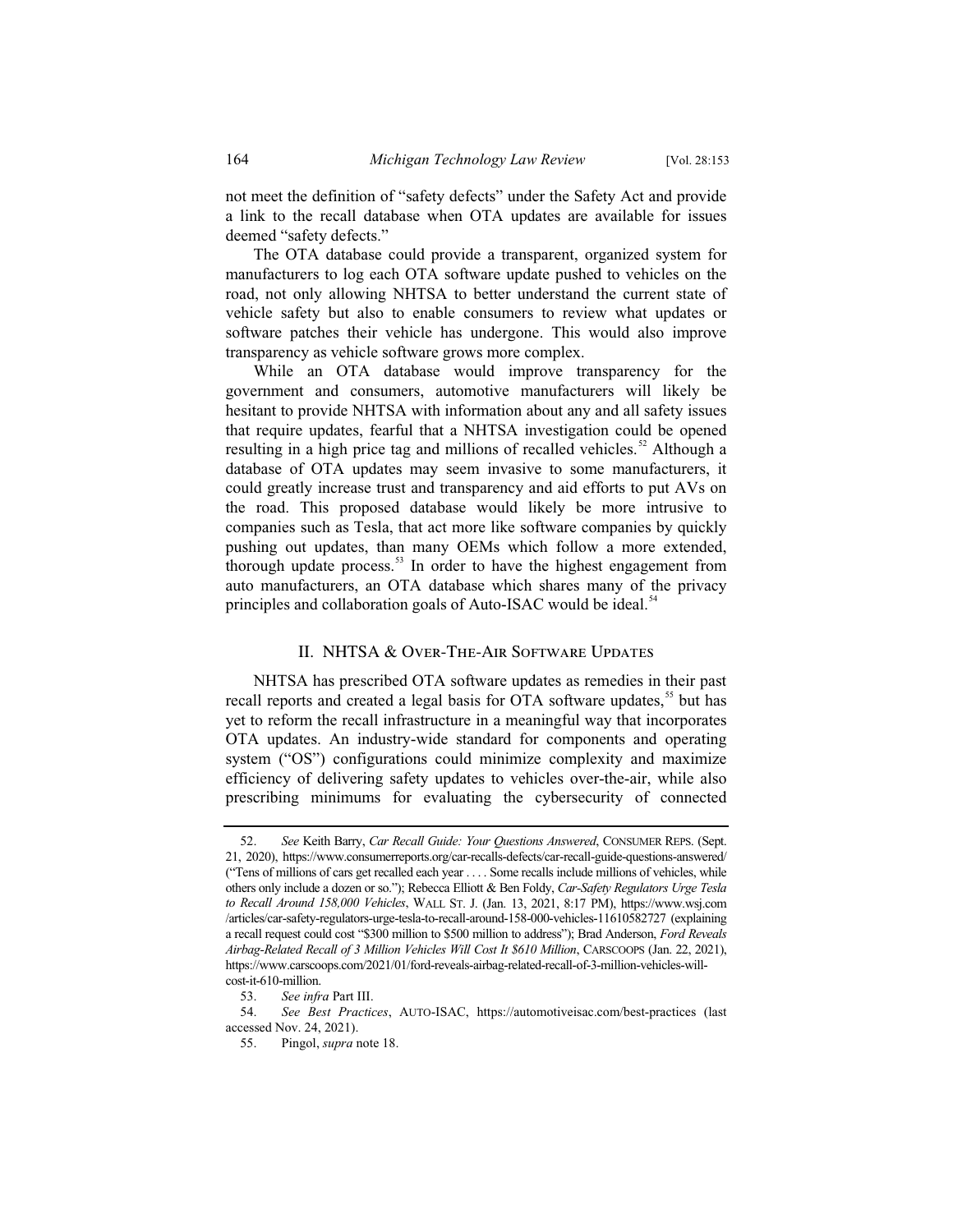Fall 2021] *NHTSA Up in the Clouds* 165

vehicles.<sup>56</sup> Due to increasing complexity of the software systems within vehicles, regulators must consider what consumer protections are necessary as the maintenance and operation of vehicles are no longer fully in the hands of riders. The DOT, which includes the Federal Motor Carrier Safety Administration and NHTSA, must determine how to best oversee OTA software updates with consumer safety in mind. $57$ 

Over-the-air software updates allow for remote software patches and feature updates, which present lower costs, increased accessibility for remedies, and more accurate predictions of safety issues.<sup>58</sup> Additionally, they may "facilitate higher recall completion rates," as what once required a trip to the auto shop can now be remedied with either an OTA update pushed to vehicles over wireless networks or a downloaded solution from a manufacturer's or NHTSA's website into the vehicle's USB port.<sup>59</sup> For example, "Ford says OTA updates will allow fixes for some recalls and updates of critical safety systems, repairs that currently require customers to bring their vehicles to a dealership's service department."<sup>60</sup> For these reasons, OTA updates are expected to save global OEMs over \$35 billion by  $2022.^{61}$  Additionally, it is forecasted that nearly 203 million OTA enabled vehicles will ship by 2022, making OTA updates a critical aspect of automotive safety.<sup>62</sup>

#### III. A Push for Over-the-Air Software Updates

In February 2021, Microsoft announced a project with Bosch and Volkswagen to create a platform to deliver over-the-air software updates to vehicles through Microsoft's Azure cloud-based computing system.<sup>63</sup> Microsoft and Bosch hope to make the "installation process of automotive over-the-air updates a quick and seamless process, no different than

<sup>56.</sup> Halder et al., *supra* note 2, at 5.

<sup>57.</sup> *See generally* ZEV WINKELMAN ET AL., RAND CORP., WHEN AUTONOMOUS VEHICLES ARE HACKED, WHO IS LIABLE? 67–68 (2019), https://www.rand.org/pubs/research \_reports/RR2654.html.

<sup>58.</sup> Keith Barry, *Automakers Embrace Over-the-Air Updates, But Can We Trust Digital Car Repair?*, CONSUMER REPS. (Apr. 20, 2018), https://www.consumerreports.org/automotivetechnology/automakers-embrace-over-the-air-updates-can-we-trust-digital-car-repair.

<sup>59.</sup> BILL CANIS, CONG. RSCH. SERV., R46398, MOTOR VEHICLE SAFETY: ISSUES FOR CONGRESS 16 (2021).

<sup>60.</sup> Doug Newcomb, *The Upsides and Downside of Over-the-Air Software Updates for Automobile Dealers*, WARDS AUTO (Nov. 6, 2020), https://www.wardsauto.com/dealers/upsidesand-downside-over-air-software-updates-automobile-dealers.

<sup>61.</sup> Halder et al., *supra* note 2, at 3.

<sup>62.</sup> *Id.* at 2.

<sup>63.</sup> Craig Cole, *Microsoft and Bosch Join Forces to Create New Automotive Software Platform*, ROAD SHOW BY CNET (Feb. 18, 2021, 9:04 AM), https://www.cnet.com/roadshow/news /microsoft-and-bosch-join-forces-to-create-new-automotive-software-platform.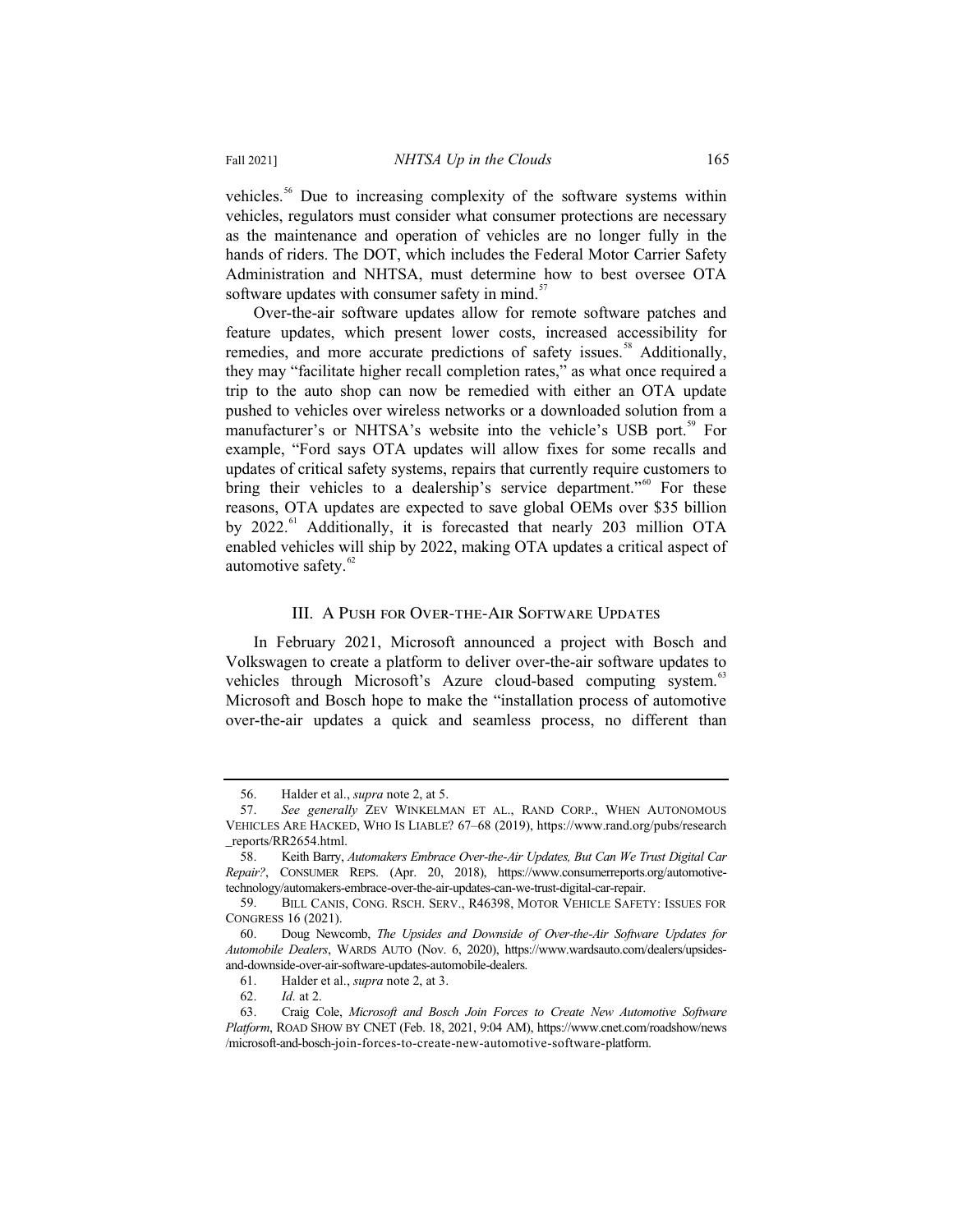updating to the latest iOS version on your iPhone."<sup>64</sup> The duo also plans to use "GitHub's enterprise platform and even open-source components of their new software platform for sharing across the motor industry."<sup>65</sup> This is a step towards standardization which could lower development costs, increase transparency, and improve safety by sharing knowledge and expertise.

Volkswagen is utilizing Microsoft's cloud to push data and other mobility services to its vehicles and apps on a platform called the Volkswagen Automotive Cloud ("VW.AC"), which is currently being tested and is expected to be available to consumers in  $2022.^{66}$  Volkswagen hopes to integrate VW.AC with its new Azure cloud-based machine learning platform as well, allowing for OTA updates to push new software and autonomous modeling to be shared in the cloud. $67$ 

Although OTA software updates present the ease of an OTA iOS update on an iPhone, vehicle updates must be treated with more formality due to the possibility of safety and security risks to software controlling engine transmissions, door locking, car horns, braking systems, speed, navigation, and audio or information systems.<sup>68</sup> Greater use of OTA updates will subject vehicles to cybersecurity risks, and for that reason, cybersecurity is one of the most pressing issues on the minds of those developing OTA technologies and platforms today.<sup>69</sup>

OEMs have already began demonstrating their commitment to quality maintenance by OTA software updates thorough meticulous update cycles that maximize the rigor of safety procedures over a time span of weeks or months. In 2020, OEMs took 48 days on average to fix and begin remedying safety recalls, but there are still many cases where the timeline exceeds  $3-5$  months.<sup>70</sup> But other auto manufacturers working with a business model closer to that of a software company than an OEM, such as Tesla, have pushed updates within days of identifying an issue. For example, Tesla pushed 388 OTA software updates to vehicles over a period of just six years.<sup>71</sup> As explained earlier in this note, in 2018 after Consumer Reports

<sup>64.</sup> *Id.*

<sup>65.</sup> *Id.*

<sup>66.</sup> Chris Davies, *VW & Microsoft Are Building an Autonomous Car Platform with Azure at Its Heart*, SLASHGEAR (Feb. 11, 2021, 8:25 AM), https://www.slashgear.com/vw-and-microsoft-arebuilding-an-autonomous-car-platform-with-azure-at-its-heart-11658892.

<sup>67.</sup> *Id.*

<sup>68.</sup> *See* Amit Agarwal, *Understanding Automotive OTA (Over-the-Air Update)*, PATHPARTNER (June 26, 2020), https://www.pathpartnertech.com/understanding-automotiveota-over-the-air-update.

<sup>69.</sup> *See* Chris Clark, *Protecting Automotive OTA Software Updates from Security Threats*, SYNOPSYS (July 8, 2021), https://blogs.synopsys.com/from-silicon-to-software/2021 /07/08/ota-software-updates-automotive-cybersecurity.

<sup>70.</sup> Lilly, *supra* note 1.

<sup>71.</sup> Horvath, *supra* note 14.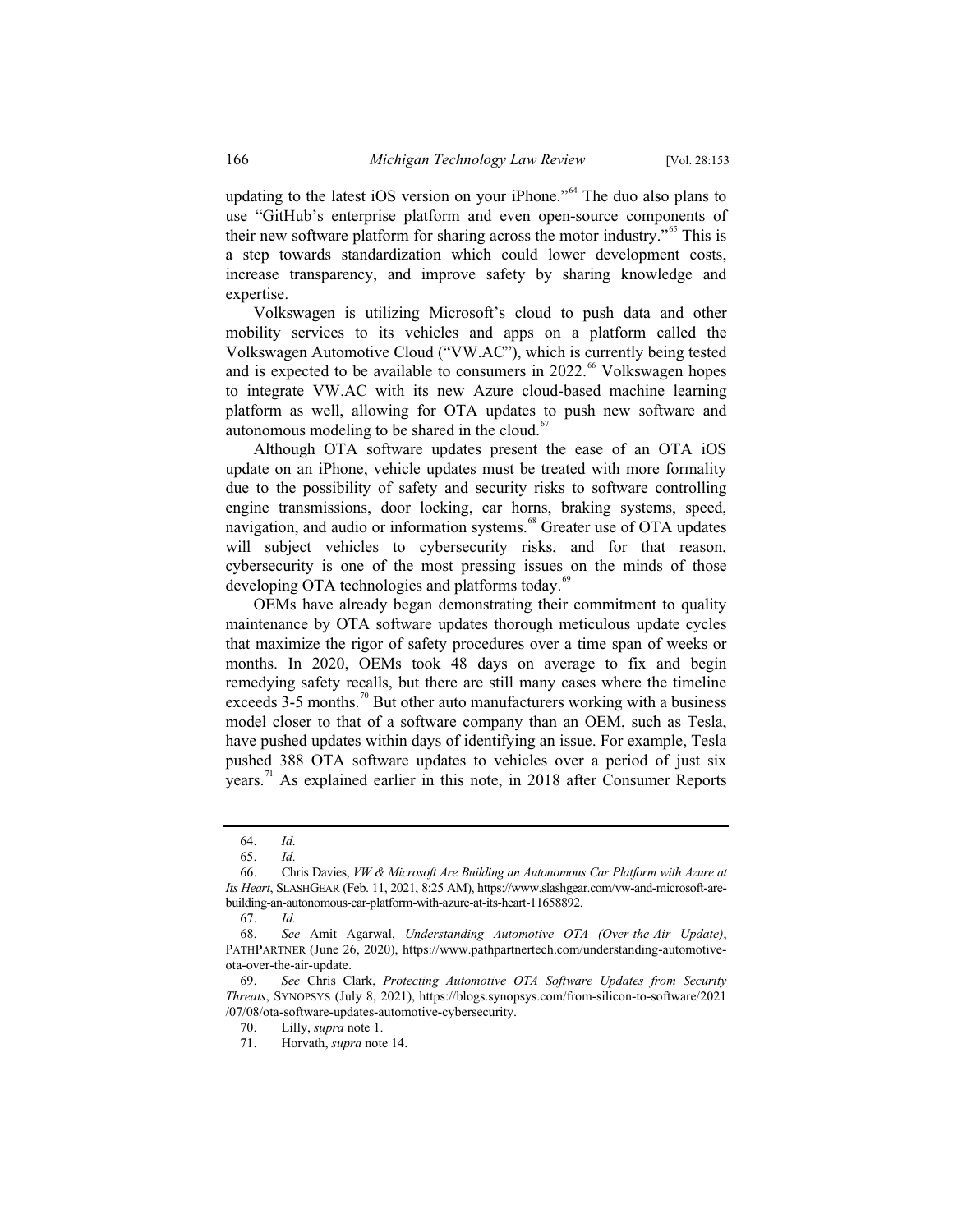reported an "overly long stopping distance for the Model 3" Tesla vehicle, Tesla pushed an OTA software update only a few days later that "shaved about 20 ft off the Model 3's braking distance."<sup>72</sup> The speed of the update earned Tesla praise from Consumer Reports, but also raised concerns from some that the update was too rapid to "develop, test, verify, and document such an impactful update on one of the car's key safety systems."<sup>13</sup>

While OTA software updates have presented manufacturers a new opportunity to improve vehicles once out on the road and in a consumer's possession, the frequency and quality of updates deserves more attention, especially as OTA infrastructure rapidly expands in a fragmented fashion. An OTA software update database maintained by NHTSA could offer a solution to these problems.

#### IV. A New Recall Process for Over-the-Air Updates

It is only a matter of time before all auto manufacturers are pushing OTA software updates to consumers on the road, some of which will offer new features and others will remedy safety and cybersecurity issues. OTA software updates will save billions and may even be used to entirely avoid recalls for what would have been deemed a software related safety defect in the past.

From 2015 to 2020, NHTSA issued 189 recalls caused by software bugs, resulting in more than 13 million vehicles being physically recalled.<sup>74</sup> If a different framework existed for remedying software related issues in vehicles, it is possible that millions of dollars could have been saved from the recall process by using OTA updates to remedy the issue, along with expediting the delivery of the remedy.

While it will be important to ensure that safety related software updates receive thorough development, testing, verification, and documentation, it will also be important that serious software bugs, whether related to cybersecurity, automated driver assistance systems, or fully autonomous driving systems can be updated or recalled immediately upon discovery of a safety issue. In these situations, NHTSA's recall process requiring a manufacturer to notify NHTSA, vehicle or equipment owners, dealers, and distributors by first-class mail within a reasonable time is out of date and could potentially lead to fatalities. An OTA Software Update database could remedy this gap, by notifying consumers, regulators, representatives, and

<sup>72.</sup> *Id.*

<sup>73.</sup> *Id.*

<sup>74.</sup> Halder et al., *supra* note 2, at 2 ("Honda recalled 350,000 vehicles due to a glitch in the parking brake software. GM recalled 4.3 million cars due to a software issue that blocked the airbags from deploying during an accident. All these recalls could have been avoided if there were OTA software updates.").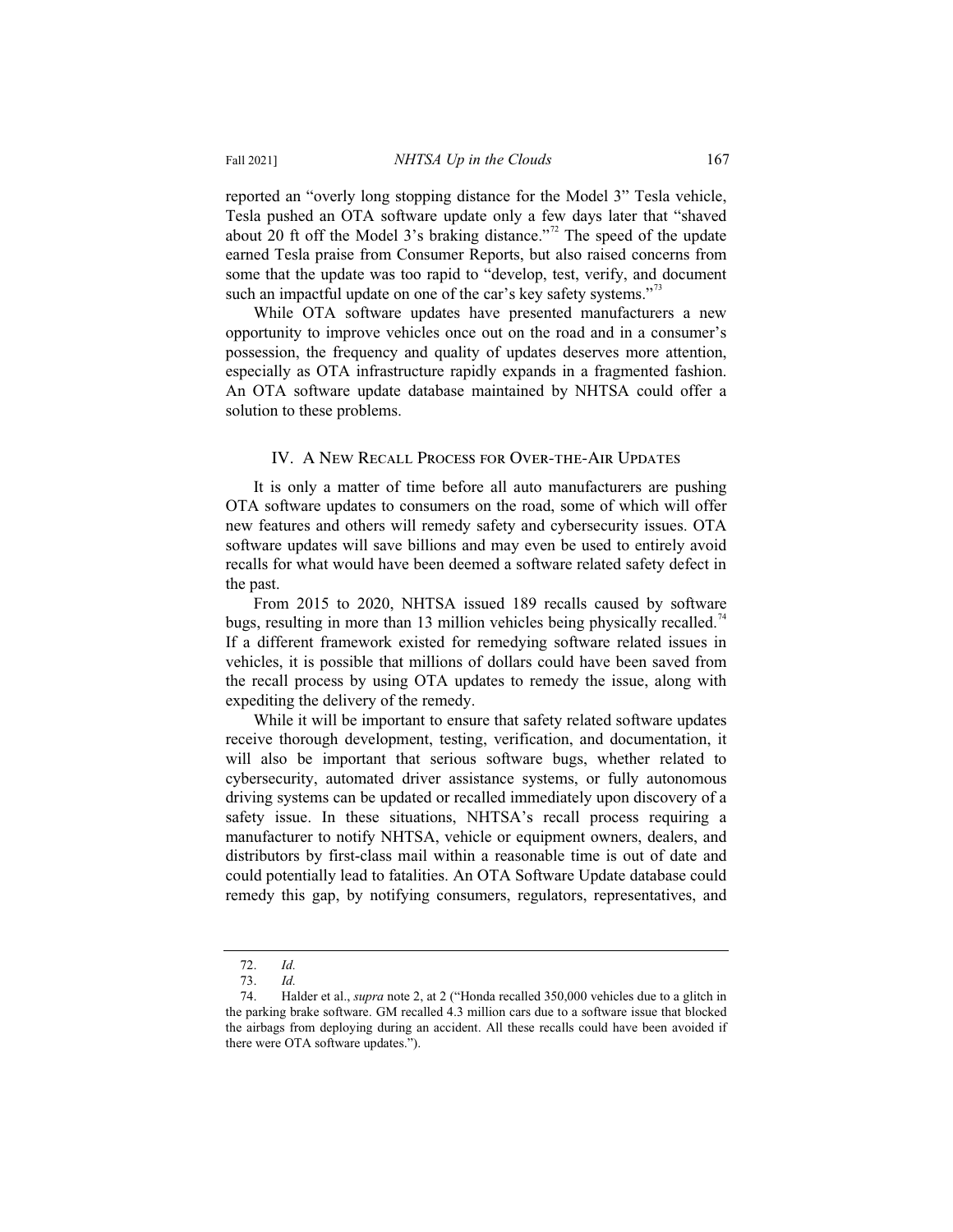other manufacturers while also enabling manufacturers to respond as fast as possible to the issue.

#### A. *Examples of Software Related Recalls*

As aforementioned, many software issues with vehicles do not constitute safety defects, $^{75}$  however some issues have been officially deemed defects by NHTSA.

One safety related software recall in 2021 included almost 1.3 million vehicles which were found to have a software defect that provided emergency responders with the incorrect location of the vehicle following a crash, according to a NHTSA investigation.<sup>76</sup> The defect was to be remedied by either an authorized Mercedes-Benz dealer or an OTA software update of the communication module for the automatic emergency call system.<sup>77</sup> Mercedes-Benz mailed recall notification letters to owners by April 6, 2021, in accordance with 49 C.F.R.  $\S$  577.7,<sup>78</sup> notifying all "Mercedes Me" subscribers that the software update will be performed over-the-air and notifying other customers that they may opt out of the OTA software update and instead visit an authorized dealer to have the update performed.<sup>79</sup>

In the NHTSA Safety Recall Report regarding the Mercedes-Benz defect, NHTSA stated that "conditions such as network coverage and consistency of the data connection" may interfere with the success of completing the OTA software update.<sup>80</sup> This raises a potential issue of owners of recalled vehicles being uncertain about whether the safety defect has been resolved in their particular vehicle. Subscribers of the "Mercedes Me" service "may check the status of the update through the associated website and/or through the Mercedes Me App" under "Software Updates."<sup>81</sup> However, owners of recalled vehicles who do not subscribe to "Mercedes Me" will be unable to know if the software update was successfully completed without visiting an authorized Mercedes-Benz dealer. An OTA Software Update database controlled by NHTSA could offer consumers information about how to check if their vehicle is up to date, decreasing the number of vehicles operating with outdated software due to connectivity issues.

<sup>75.</sup> *See supra* Part I(A)(1).

<sup>76.</sup> Kim Lyons, *Mercedes Recalling More Than 1 Million Vehicles Over Emergency-Call Location Error*, VERGE (Feb. 13, 2021, 6:18 PM), https://www.theverge.com/2021/2/13/22282135 /mercedes-recall-1-million-vehicles-emergency-call-location-error.

<sup>77.</sup> NAT'L HIGHWAY TRAFFIC SAFETY ADMIN., PART 573 SAFETY RECALL REPORT 21V-058 39 (2021), https://static.nhtsa.gov/odi/rcl/2021/RCLRPT-21V058-3925.PDF.

<sup>78.</sup> National Traffic and Motor Safety Act, 49 U.S.C. §§ 30118–30120 (2012).<br>79. NAT'L HIGHWAY TRAFFIC SAFETY ADMIN.. *supra* note 77.

<sup>79.</sup> NAT'L HIGHWAY TRAFFIC SAFETY ADMIN., *supra* note 77.

<sup>80.</sup> *Id.*

<sup>81.</sup> *Id.*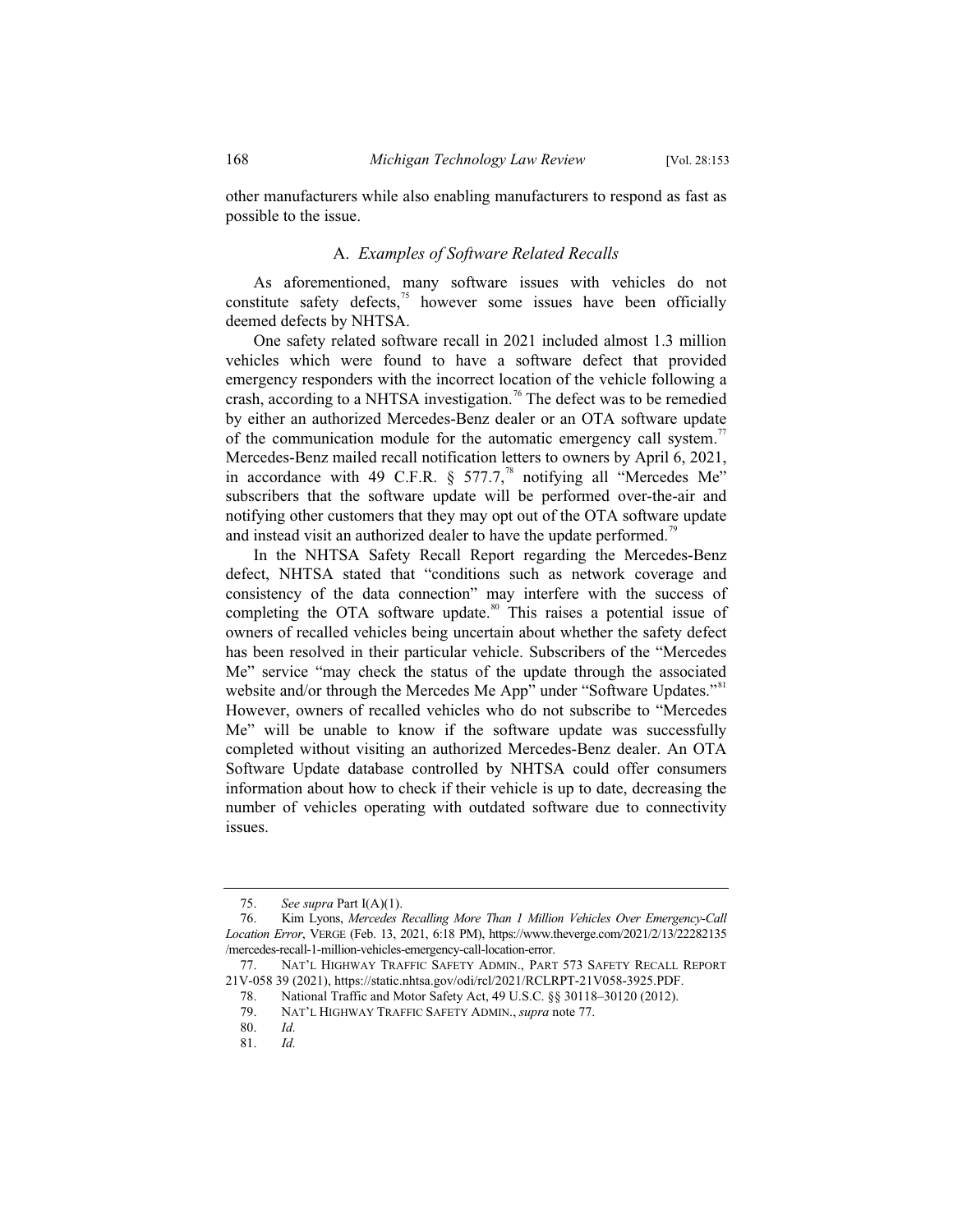In other cases, an OTA software update will not be the correct remedy for a software or hardware issue in a vehicle. On January 13, 2021, NHTSA requested Tesla recall the 2012–2018 Model S and 2016–2018 Model X in a formal letter stating that the vehicles pose a safety issue due to touchscreen display failure.<sup>82</sup> The agency's Office of Defects Investigation (ODI) determined the displays to be "defective because their computer processors have a finite number of program-and-erase cycles" which will lead to screen failure in five to six years, which is not "sufficient for safety-critical features."<sup>83</sup> The screen failure affects rearview and backup camera images and defogging and defrosting systems and "may decrease the driver's visibility in inclement weather."<sup>84</sup> Tesla confirmed that "all units will inevitably fail given the memory device's finite storage capacity," however, Tesla said that the "driver can perform a shoulder check and use the mirrors" and also "manually clear the windshield."<sup>85</sup> In an attempt to fix the problem, Tesla pushed several OTA software updates; however, "NHTSA said it tentatively believes the fixes are insufficient" because if the touch screen displays fail, over-the-air software updates to some functionalities may still be lost.<sup>86</sup> "Accordingly, ODI request[ed] that Tesla initiate a recall to notify all owners, purchasers, and dealers of the subject vehicles of this safety defect and provide a remedy, in accordance with the requirements of the National Traffic and Motor Safety Act, 49 U.S.C. §§ 30118-30120."<sup>87</sup>

Tesla owners have received formal recall notices from NHTSA on other occasions as well, including when an OTA remedy was issued after discovering that a charge plug was causing fires.<sup>88</sup> However, Tesla pushes many updates outside of the official recall process, many of which are often largely unannounced, like changing "suspension settings to give the car more clearance at high speeds" to avoid certain collisions.<sup>89</sup> Creating a mandatory OTA software update database where Tesla would log all of their system updates would increase transparency and regulatory oversight as AVs become more common and advanced.

<sup>82.</sup> David Shepardson, *Tesla to Recall 134,951 Vehicles Under Pressure from NHTSA*, AUTO. NEWS (Feb. 2, 2021, 7:11 AM), https://www.autonews.com/regulation-safety/teslarecall-134951-vehicles-under-pressure-nhtsa.

<sup>83.</sup> Tom Krisher, *Tesla Balks at Touch Screen Recall, US Agency Takes Action*, DETROIT NEWS (Jan. 13, 2021, 10:15 PM), https://www.detroitnews.com/story/business/autos/2021/01/13 /tesla-balks-touch-screen-recall-us-agency-takes-action/115291870.

<sup>84.</sup> Shepardson, *supra* note 82.

<sup>85.</sup> *Id.*

<sup>86.</sup> Krisher, *supra* note 83.

<sup>87.</sup> Letter from Director of the Office of Defects Investigation, Nat'l Highway Traffic Safety Admin., to Al Prescott, Vice President, Tesla Legal Dep't, (Jan. 13, 2021), https://static.nhtsa.gov/odi /inv/2020/INRM-EA20003-11321.pdf.

<sup>88.</sup> Brisbourne, *supra* note 26.

<sup>89.</sup> *Id.*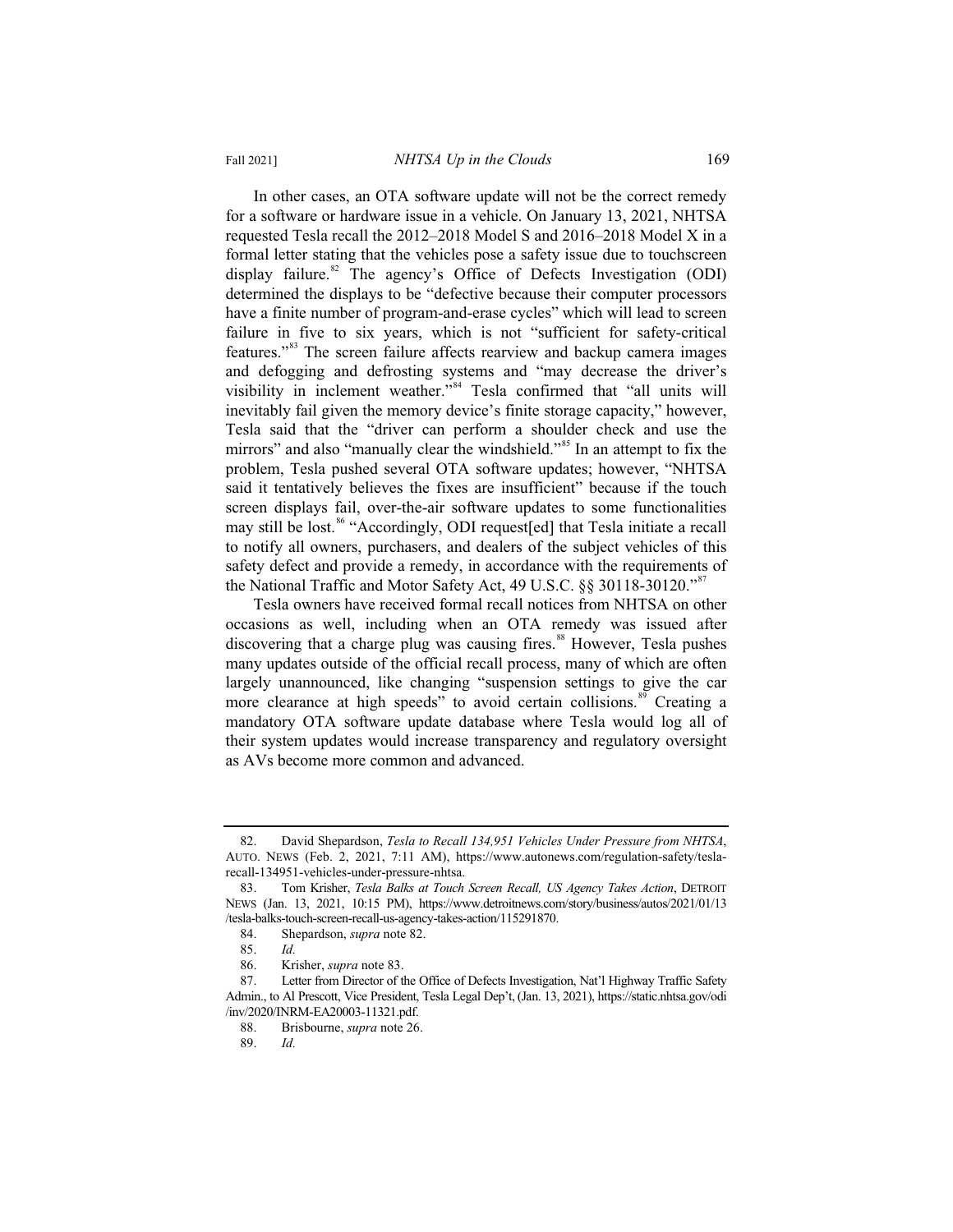Finally, in addition to more traditional safety issues like connecting drivers to emergency responders or visibility of rearview cameras, cybersecurity software issues are already proving to be a major issue for manufacturers, regulators, and consumers of vehicles able to receive OTA software updates. The "first major recall due to a cyber security vulnerability" with vehicle software occurred in  $2015$ .<sup>90</sup> Fiat Chrysler recalled 1.4 million cars to remedy a defect which allowed for remote hacking of their vehicles. $91$  In this case, NHTSA was able to use its mandatory recall power to address the problem, but cybersecurity risks will not always fit into the definition of a safety defect and NHTSA will need a new mechanism to oversee OTA software updates specifically affecting cybersecurity. Further, because the recall framework is mainly designed to remedy physical safety defects, cyber issues may slip below NHTSA's radar. Based upon the importance of cybersecurity and growing support from legislators to address cyber issues in vehicles, NHTSA creating an OTA software update database would help to address concerns.

#### B. *Rulemaking to Address Over-the-Air Software Updates*

NHTSA should formally approve OTA software updates as a remedy for safety defects through the rulemaking process instead of simply identifying OTA software updates as a remedy in recall reports or broadly in recommendations. A NHTSA rulemaking process regarding OTA software updates should be commenced in response to multiple studies demonstrating a vast increase in software related recalls and growing fragmentation of OTA update platforms and technologies for vehicles. There are sufficient incentives to create a structured OTA framework to oversee updates, as the efficiency, cost, and safety benefits of secure OTA software updates are vast and will only continue to increase as more connected, automated, and autonomous vehicles are on the road.

Compatibility is increasingly important as "there are now more than 30 different solutions for OTA updates and remote data gathering among the top 50 Tier 1 suppliers and 30 major OEMs."<sup>92</sup> Private software companies are developing platforms which can organize OTA software updates and improve cybersecurity responses,<sup>93</sup> but without an industry standard,

<sup>90.</sup> *See* Martin C. Libicki, *How I Learned to Stop Worrying and Love the Internet of Things*, RAND BLOG (Aug. 4, 2015), https://www.rand.org/blog/2015/08/how-i-learned-to-stop-worryingand-love-the-internet.html.

<sup>91.</sup> *Id.*

<sup>92.</sup> Mike Gardner, *Why Automotive OTA Update Standards Are Essential*, EMBEDDED (Dec. 18, 2020), https://www.embedded.com/why-automotive-ota-update-standards-areessential (Tier 1 suppliers are companies that supply vehicle parts directly to OEMs.).

<sup>93.</sup> *See, e.g.*, WIND RIVER, IMPLEMENTING OVER-THE-AIR SOFTWARE UPDATES FOR AUTOMOTIVE APPLICATIONS 4 (2017), https://events.windriver.com/wrcd01/wrcm/2017/11/Over-the-Air-Updates-for-Automotive-White-Paper.pdf; *OTAmatic Software and Data Management*, AIRBIQUITY,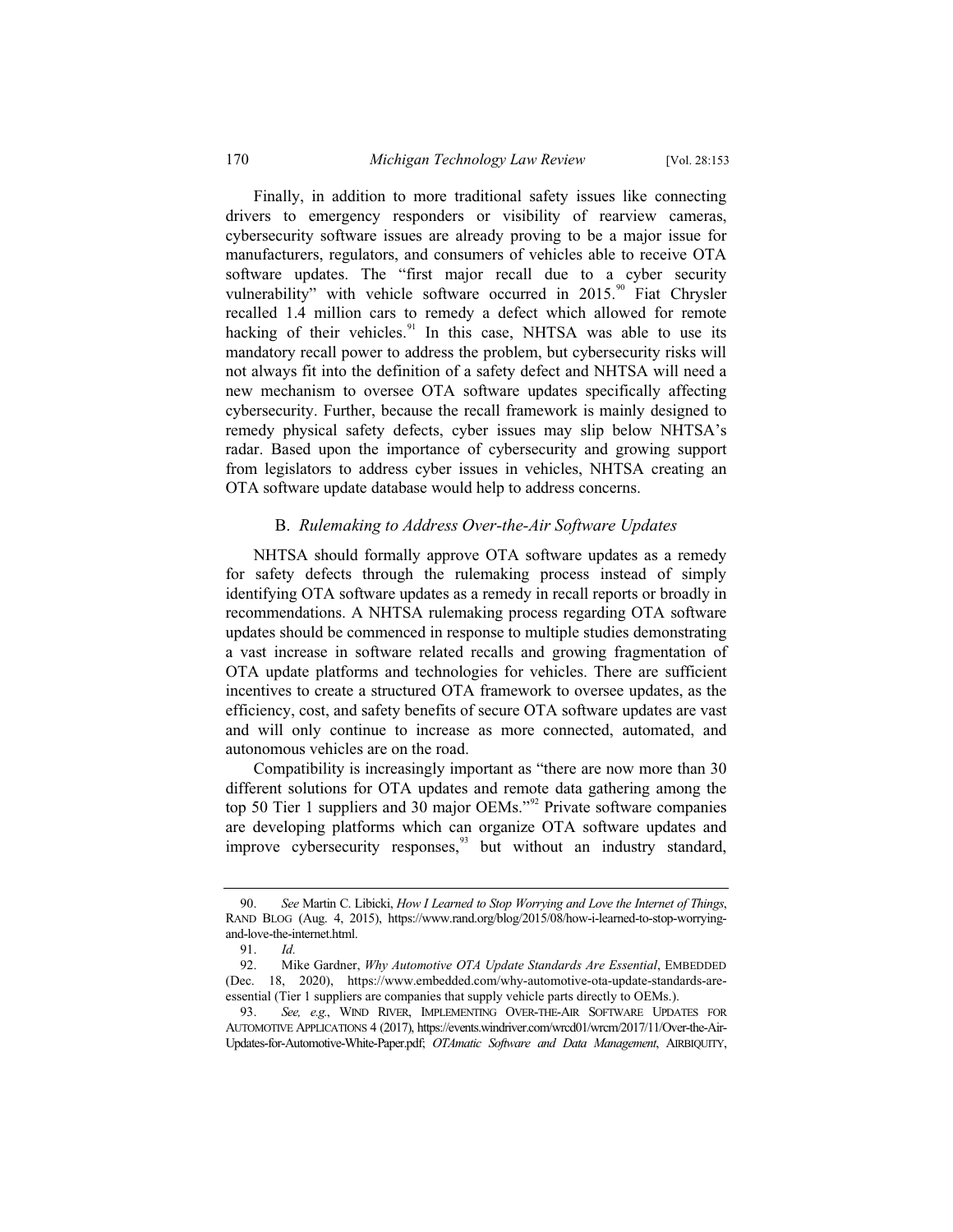fragmentation in platform compatibility will continue. Inconsistency between OS technology and platforms is unsustainable as it increases "development costs, time to market, and the risk of errors" in software updates, and for that reason, guidelines alone are insufficient.  $94$  NHTSA should issue rules deeming OTA software updates as acceptable remedies and standardizing technologies so that all stakeholders can "benefit from common development and test tools."<sup>95</sup>

Some manufacturers may be opposed to sharing their regular updates as it could injure their competitive place in the market. In the rulemaking process, comments should be requested regarding how sharing information about operating systems for OTA software updates could potentially harm competition. Comments should also be requested regarding how greater transparency in updates could improve safety, trust, and innovation and also lower development costs for all manufacturers. The rulemaking process should set a standard for components and OS configurations deemed most suitable based upon comments submitted by experts. Additionally, the standard selected should allow for global OEM compatibility.

NHTSA is currently researching the cybersecurity of physical and OTA updates to firmware.<sup>96</sup> Increasing reliance on OTA updates in the future will pose a hacking risk to a vehicle's data by installing malware or hacking the vehicle's components by disabling a vehicle's ability to keep software up to date. $\frac{97}{10}$  Some envision that private owners in the future will have the responsibility to accept "over-the-air updates that maintain cybersecurity of various components" which will also be shared by "manufacturers who can monitor completion of updates."<sup>98</sup> However, NHTSA could use the rulemaking process regarding OTA software updates to require that cybersecurity updates are automatically adopted by vehicles, unlike advanced driver-assistance system updates which should require driver approval and training on new features.<sup>99</sup> Regardless of the mechanism selected for cybersecurity updates, successful updates to software remains dependent upon consistency of network connection, data connectivity, and consumer education.

97. WINKELMAN ET AL., *supra* note 57, at 19 tbl.3.1.

https://www.airbiquity.com/product-offerings/software-and-data-management (last visited Nov. 24, 2021) (demonstrating that private software companies are creating software which aims to oversee OTA updates and manage vehicle software over the lifecycle of the vehicle while promising improved cybersecurity response time).

<sup>94.</sup> Gardner, *supra* note 92.

<sup>95.</sup> *Id.*

<sup>96.</sup> *Vehicle Cybersecurity*, *supra* note 45.

<sup>98.</sup> *Id.* at 38.

<sup>99.</sup> Oren Betzaleli, *As More Cars Update Themselves, the Convenience Could Bring Risks*, AXIOS

<sup>(</sup>July 26, 2019), https://www.axios.com/as-more-cars-update-themselves-the-convenience-could-bringrisks-b80d5595-ff3c-4e16-9406-93d4a86b365d.html.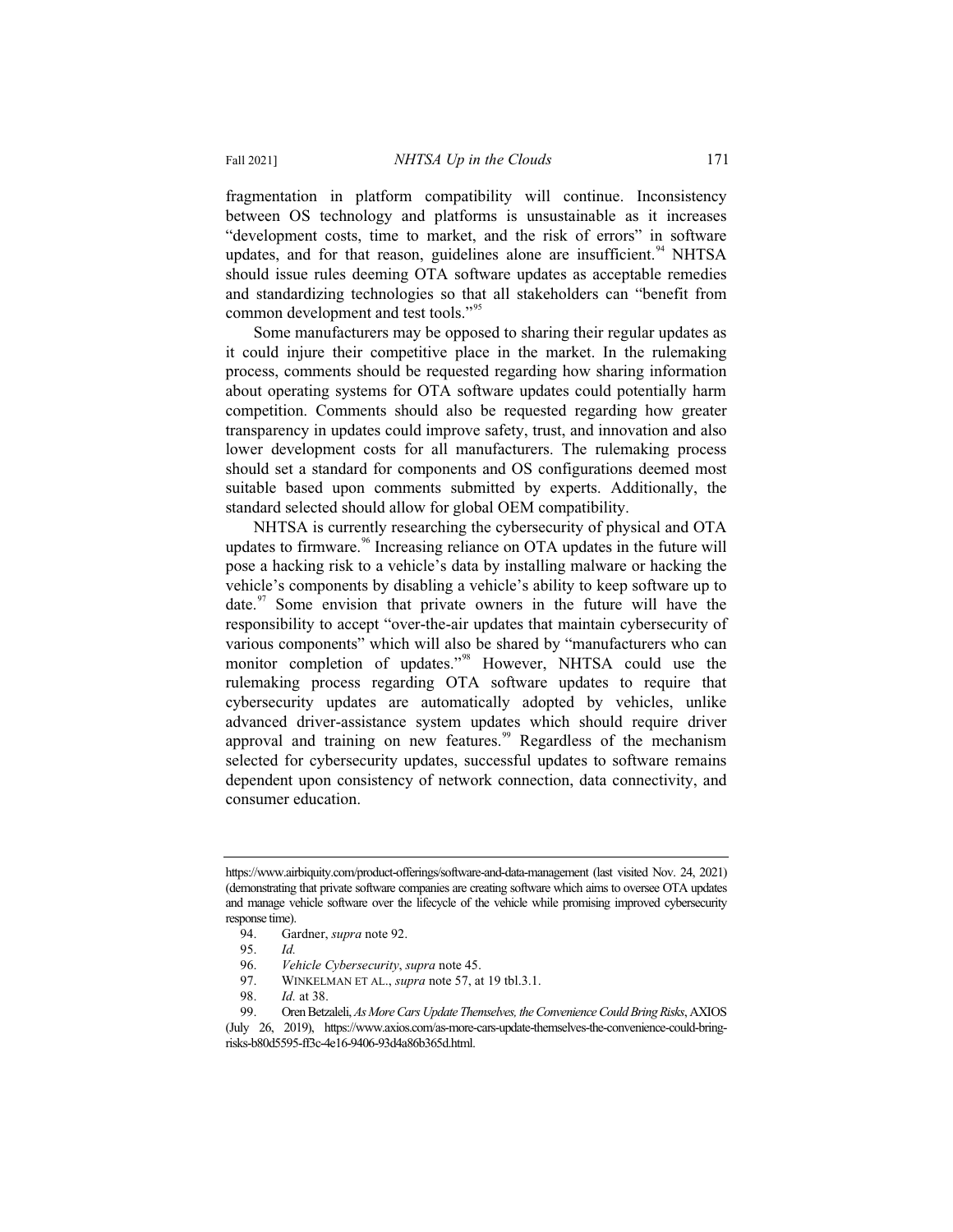In order to aid in tracking of whether updates are successfully completed and to increase transparency in the frequency, type, and quality of updates, NHTSA should create a new database. This new database would be similar to NHTSA's current recall database, but specifically to track software updates to vehicles on the road. The OTA Software Update database would ideally log all updates pushed to vehicles, organized by VIN so that consumers are able to locate their own vehicle and confirm that their vehicle is up to date. Instead of periodic safety evaluations from manufacturers, as suggested by the Senate Committee Report above,<sup>100</sup> a database would provide NHTSA with a better view into the frequency and type of updates being pushed to vehicles. A database for OTA updates would also increase transparency for consumers and regulators and help facilitate the sharing of safety related expertise among OTA software providers and OEMs.

NHTSA rulemaking must also acknowledge that while thoroughness in development, testing, verification, and documentation of software updates is essential, some software bugs will need to be fixed immediately and should not delay notification to first-class mail within a reasonable time, in accordance with 49 C.F.R. § 577.7, as any delay in the recall process could potentially lead to fatalities. The rulemaking should request comments on the feasibility of carving out an exception in the recall process, specifically for emergency OTA software updates remedying cybersecurity issues. This will become increasingly important as cybersecurity risks to vehicles and safety issues with AV systems become both more complex and opaquer through machine learning and artificial intelligence.

#### C. *Counter Arguments to Creating an OTA Database*

Because regulation in the automotive industry can increase production costs, it is possible that manufacturers may view NHTSA oversight of OTA updates as an unwanted cost and risk, especially manufacturers like Tesla operating more like a software company than a traditional OEM. However, the automotive industry is changing, and it is reasonable that auto manufacturer costs may shift as the "deployment of driver assistance technologies may result in avoiding crashes altogether."<sup>101</sup> An OTA Software Update Database could possibly help automotive companies to comply with the NHTSA recommendations, increase transparency with consumers, and eliminate formalities of the Safety Act. However, it is possible that this database could interfere with innovation from manufacturers.

First, manufacturers sharing details of safety updates to vehicles in an OTA database could allow competitors to make similar adjustments at a

<sup>100.</sup> *See* Geistfeld, *supra* note 48 and accompanying text.

<sup>101.</sup> *Vehicle Cybersecurity*, *supra* note 45.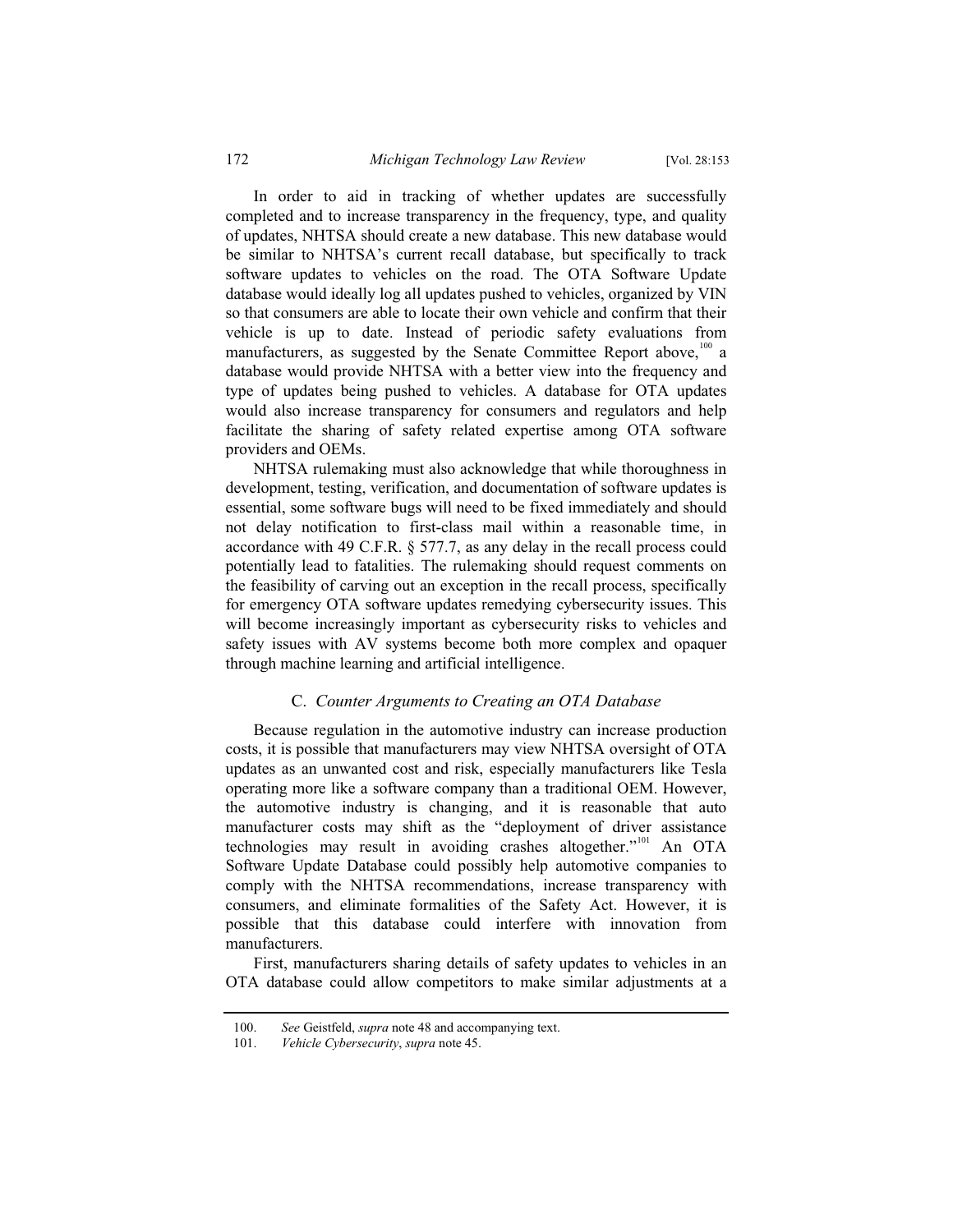lower cost. This may disincentivize manufacturers from investing in innovative safety technology if there is potential for the safety updates to be copied by a competitor. On the other hand, collaboration in safety could lead to better vehicles and safety standards for all, especially as the automotive and mobility industries move towards more automated and autonomous vehicles on the road and the deployment of AI in vehicles. Details of safety updates pushed to vehicles would likely only identify the issue resolved, not the actual software code, to ensure the cybersecurity of connected vehicles and to protect the intellectual property of manufacturers.

Additionally, the organization, accessibility, and security of an OTA Database may be a challenge, especially because hundreds of updates are being pushed to millions of vehicles every year,<sup>102</sup> a number that will only increase in future years. Currently NHTSA maintains a database of recalls, so it is likely that NHTSA would need to redistribute resources or hire new employees to increase OTA oversight.

It is also possible that NHTSA would resist change to their recall framework, as it has remained largely unchanged for over 50 years. NHTSA' recall process is active and robust as is: "At the close of 2019, [NHTSA] had 44 open defect investigations (18 Engineering Analyses and 26 Preliminary Evaluations) along with ten investigations into the adequacy of manufacturer recalls."<sup>103</sup> However, while the recall process under the Safety Act of 1966 remains active, it is ill fit for the modern vehicles running on software and using artificial intelligence. For example, "NHTSA and a manufacturer agreed to a \$20 million civil penalty based on the Agency's allegations that the manufacturer repeatedly missed reporting deadlines for various recall reports and related submissions," including failing to mail customer notification letters by first class mail within the 60 days.<sup>104</sup> The high penalty formalities of the Safety Act no longer ensure compliance, for example when Tesla pushed an OTA update to vehicles prior to mailing any notification letters.<sup>105</sup>

While there may be some obstacles to creating an OTA Software Update Database, if modeled similar to Auto-ISAC $106$  and grounded in protecting the intellectual property of companies and maintaining cybersecurity, a database has the potential to aid NHTSA in overseeing OTA software updates pushed to vehicles.

<sup>102.</sup> *See How Over-The-Air Updates Are Turning the Auto Industry Upside Down*, INTLAND SOFTWARE (Oct. 20, 2020), https://content.intland.com/blog/how-over-the-airupdates-are-turning-the-auto-industry-upside-down.

<sup>103.</sup> Christopher H. Grigorian & Nicholas Englund, *NHTSA & Motor Vehicle Safety*, FOLEY & LARDNER LLP (Feb. 12, 2020), https://www.foley.com/en/insights/publications /2020/02/top-legal-issues-facing-automotive-industry-2020.

<sup>104.</sup> *Id.*

Lambert, *supra* note 27.

<sup>106.</sup> *Best Practices*, *supra* note 54.